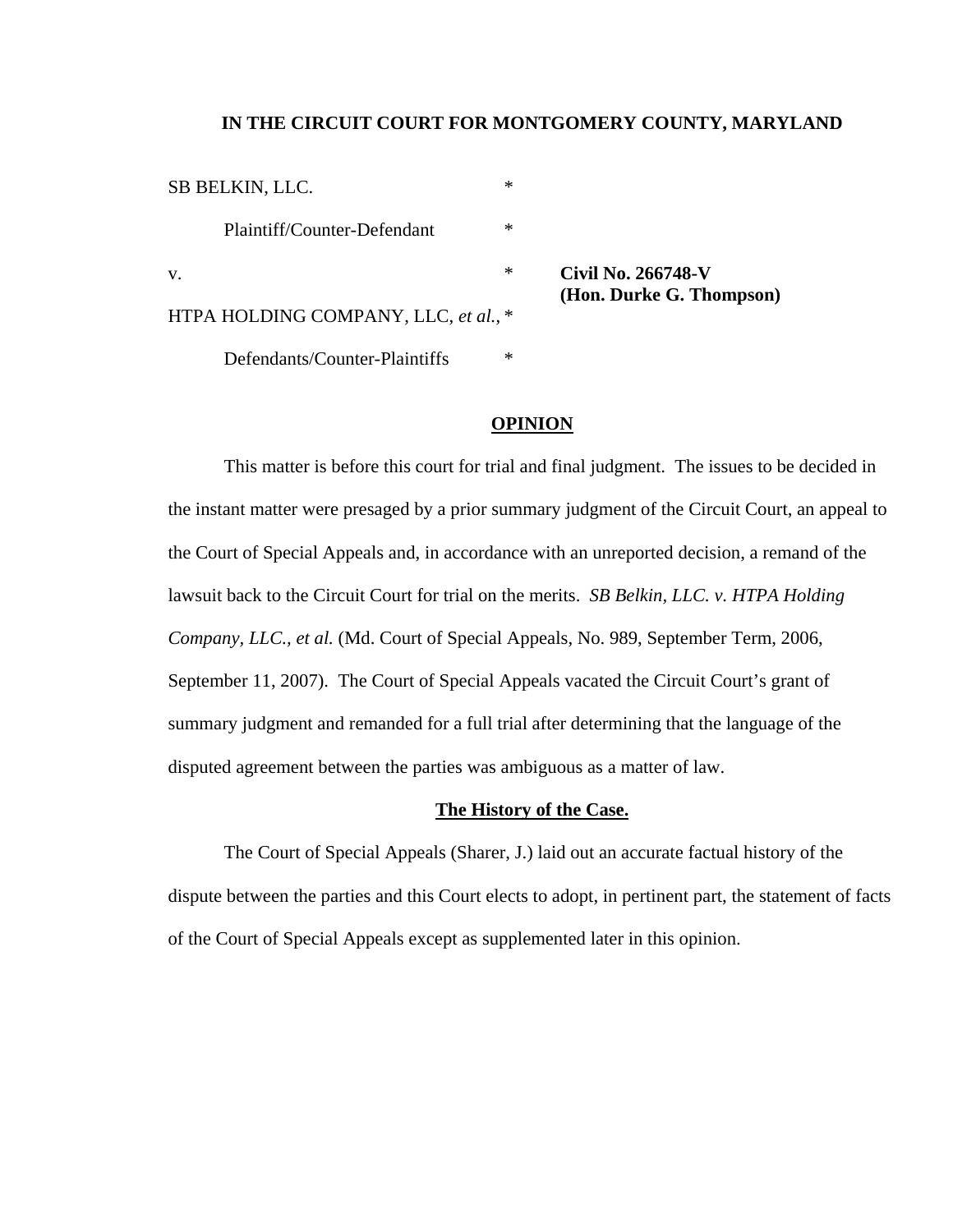# *Acquisition of the Franchises*

 In August 2003, a group of investors – the parties to this litigation – began negotiations with Turner Broadcasting System, Inc. to acquire ownership of two professional sports franchises – the Atlanta Hawks of the National Basketball Association ("NBA") and the Atlanta Thrashers of the National Hockey League ("NHL"). The parties negotiated for the operating rights to the Phillips Arena, where both teams play their home games. To facilitate this acquisition, the investors formed  $HTPA<sup>4</sup>$ , a holding company. HTPA is owned 40% by LPF, 30% by SSG and 30% by Belkin. Through its Atlanta Spirit, LLC subsidiary, HTPA became the owner of 93% of the Hawks, Thrashers, and arena rights in March, 2004.

 The honeymoon between the owning parties was short lived, and in the summer of 2005, a major dispute erupted concerning a trade for a player from the NBA's Phoenix Suns. Hawks management proposed a trade for Joe Johnson, a player who then enjoyed a five year, \$70 million guaranteed contract, with the Phoenix Suns. The majority of the ownership agreed to the trade, but Belkin disapproved and, pursuant to his authority as NBA Governor of the Hawks, refused to authorize the deal.<sup>5</sup>

 The remaining owners, LPF and SSG, scheduled a board meeting to exercise their contractual right to remove Belkin as Governor. Belkin responded by obtaining an injunction in Massachusetts state court barring his removal. Shortly after the injunction was granted, NBA Commissioner David Stern filed an affidavit approving Belkin's removal as Governor and the injunction was lifted. $6$ 

 $\overline{a}$ 

<sup>&</sup>lt;sup>4</sup> HTPA is an acronym for *Hawks*, *Thrashers*, *Phillips Arena* 5 Under the NBA Acrossment and Understanding, each franch

 $<sup>5</sup>$  Under the NBA Agreement and Understanding, each franchise designated a person as "governor" with the</sup> authority to authorize or conduct transactions on behalf of the franchise. 6

The Massachusetts court was apparently influenced by the Stern affidavit, which provided in pertinent part:

 <sup>2.</sup> While I believe that paragraph 5(d) can fairly be read as requiring nothing more than my prior approval of the proposed replacement Governor, in light of the Court's reading of that paragraph, and in the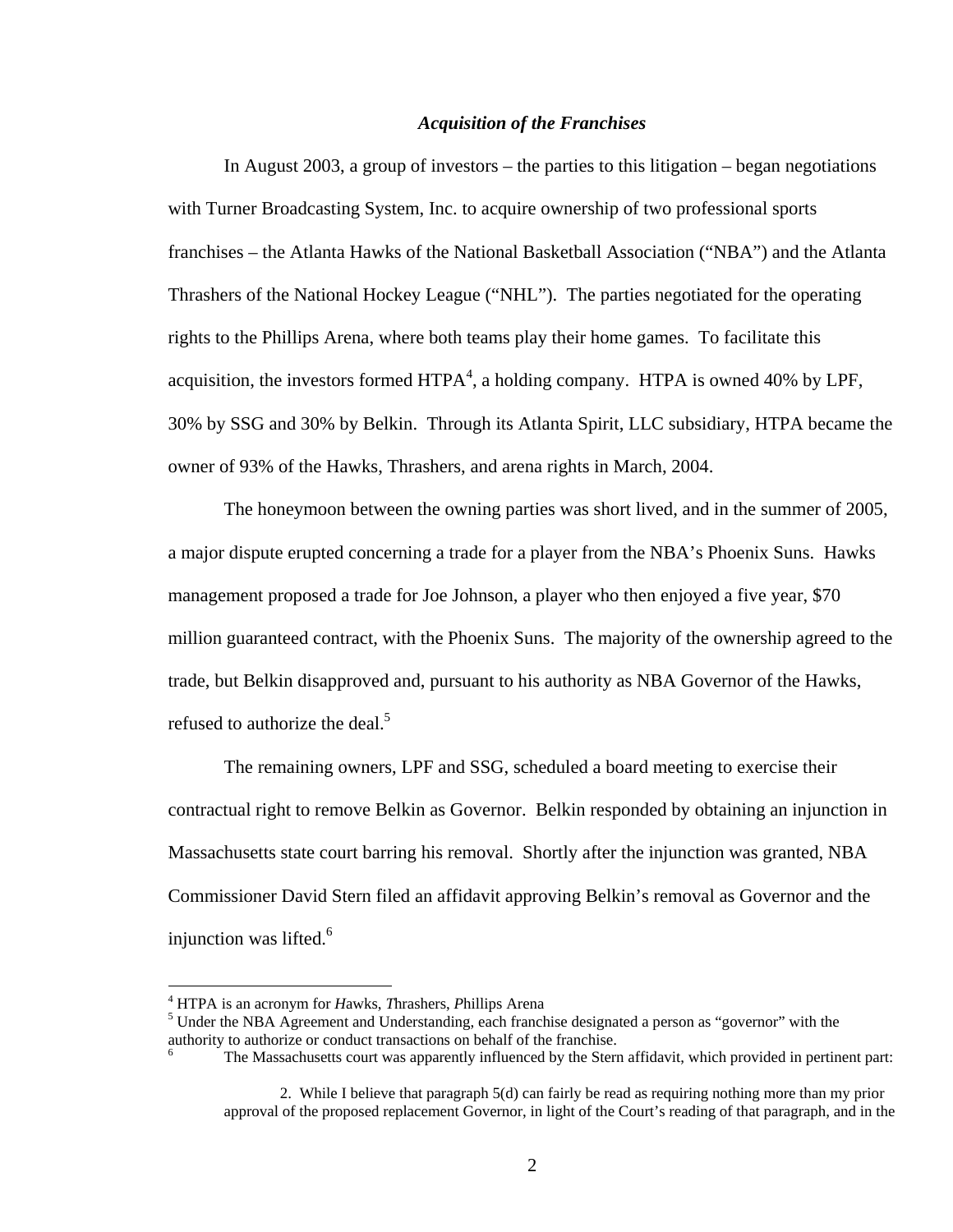#### *Purchase and Sale Agreement*

 As it was clear to the parties that Belkin's continued ownership in HTPA was untenable, the parties negotiated a purchase and sale agreement under which LPF and SSG, through HTPA, would purchase Belkin's interest. Under the "HTPA Holding Company, LLC Purchase and Sale Agreement ("PSA"), an equitable valuation process was set forth that was intended to produce a fair and reasonable price payable to Belkin for his interest in HTPA.

 By the terms of the PSA, up to three investment banking firms would be engaged to determine HTPA's fair market value ("FMV")<sup>7</sup> as of August 17, 2005, and Belkin would be paid an amount to be calculated by independent auditors prior to closing. PSA § 1.2(a)-(c). The PSA recognized the specialized knowledge required for such valuations and accordingly limited the potential list of appraisers to investment banking firms "knowledgeable and experienced in mergers and acquisitions of professional sports teams and related assets." PSA  $\S 1.3$ .<sup>8</sup> The socalled "Eligible Bankers" were required to make a "neutral valuation" of HTPA's FMV, not favoring or advancing the interest of any party. *Id.*

 interest of assisting the Court in reaching an ultimate determination, I submit herewith my own views on whether the requirements for removal under paragraph 5.1(k) of the HTPA Holding Company LLC Agreement have been satisfied.

 3. My conclusion is that, under paragraph 5.1(k) if the Governor knows or reasonably should know that he is acting contrary to the wishes of a majority of the Board of Managers, and he nevertheless proceeds to take an action in connection with a material matter that legally binds the team – such as consummating a player trade or preventing the consumation a player trade – the requirements for removal have been met.

 4. The decision whether or not to trade for a player who is to be paid nearly \$70 million over 5 years and who may well have a long-standing impact on the success or failure of the team, is, without doubt, a material matter as that term is used in paragraph 5.1(k).

<sup>7</sup> FMV is defined as "100% of the cash purchase price that would be received if HTPA and its subsidiaries sold all of their operations and assets on a going concern basis[.]" PSA § 1.2(b).

<sup>8</sup> The agreed upon institutions are listed in Exhibit A of the PSA and are as follow: Goldman Sachs & Co., Lehman Brothers, JP Morgan/Chase[*sic.*], Bear Stearns, UBS Warburg, Morgan Stanley, CIBC, Bank of America, Societe Generale/Cowen, and Citigroup.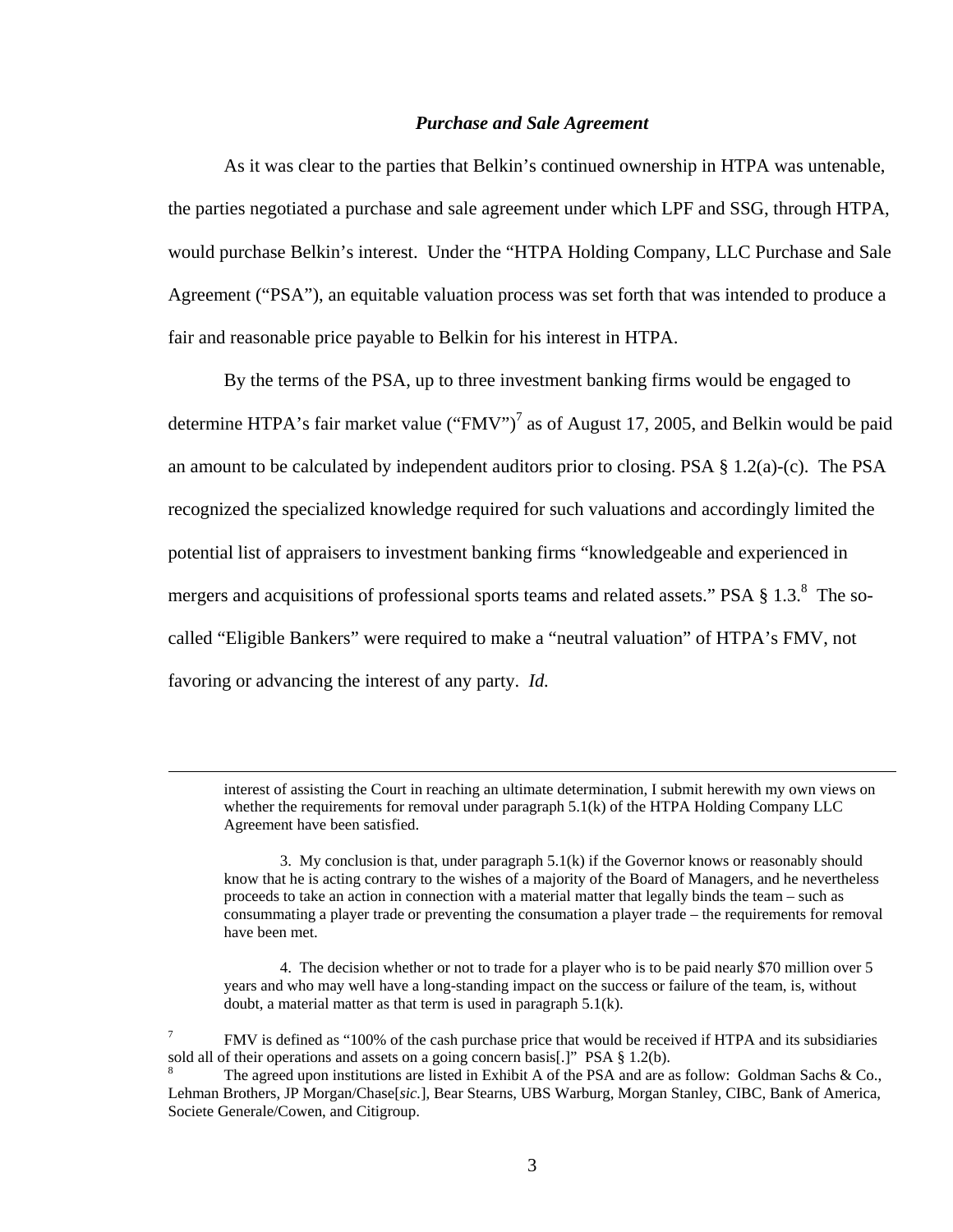The PSA provided that Belkin was responsible for selecting and engaging the First Eligible Banker from the approved list. PSA  $\S$  1.2(d). Upon receipt of the First Eligible Banker's appraisal of HTPA's FMV, the PSA allowed both parties five business days "to deliver written notice to the other that such party objects to the First Banker's FMV. " *Id.* The parties agreed that, should neither party object to the First Eligible Banker's determination of FMV, then the First Eligible Banker's determination would become HTPA's FMV.

 In the event that either party objected to the first appraisal, the objecting party was required to engage a Second Eligible Banker to determine HTPA's FMV. PSA § 1.2(e). Any subsequent valuation by the Second Eligible Banker would be subject to an objection scheme similar to the one set forth for the First Eligible Banker, whereby, if no party objected, the second appraisal would set the FMV. *Id.* If however, an objection were made, and the difference between the two appraisals was less than ten percent of the lower value, then the appraisals would be averaged and that figure would serve as the final FMV.Otherwise, the First and Second Eligible Bankers would provide the NBA with a list of remaining Eligible Bankers who they believed to be "knowledgeable and experienced in mergers and acquisitions of professional sports teams and related assets[,]" and the NBA would randomly select one to perform a third appraisal. PSA § 1.2(f).

 If the third appraisal fell between the first and second valuations, it would establish the FMV. *Id.* If it were higher than both the first and second valuation, the higher of the first two evaluations would become the final FMV. *Id.* The exact opposite would occur in the event that the third appraisal was lower than the prior valuations, with the lower of the first two valuations becoming the FMV. *Id.*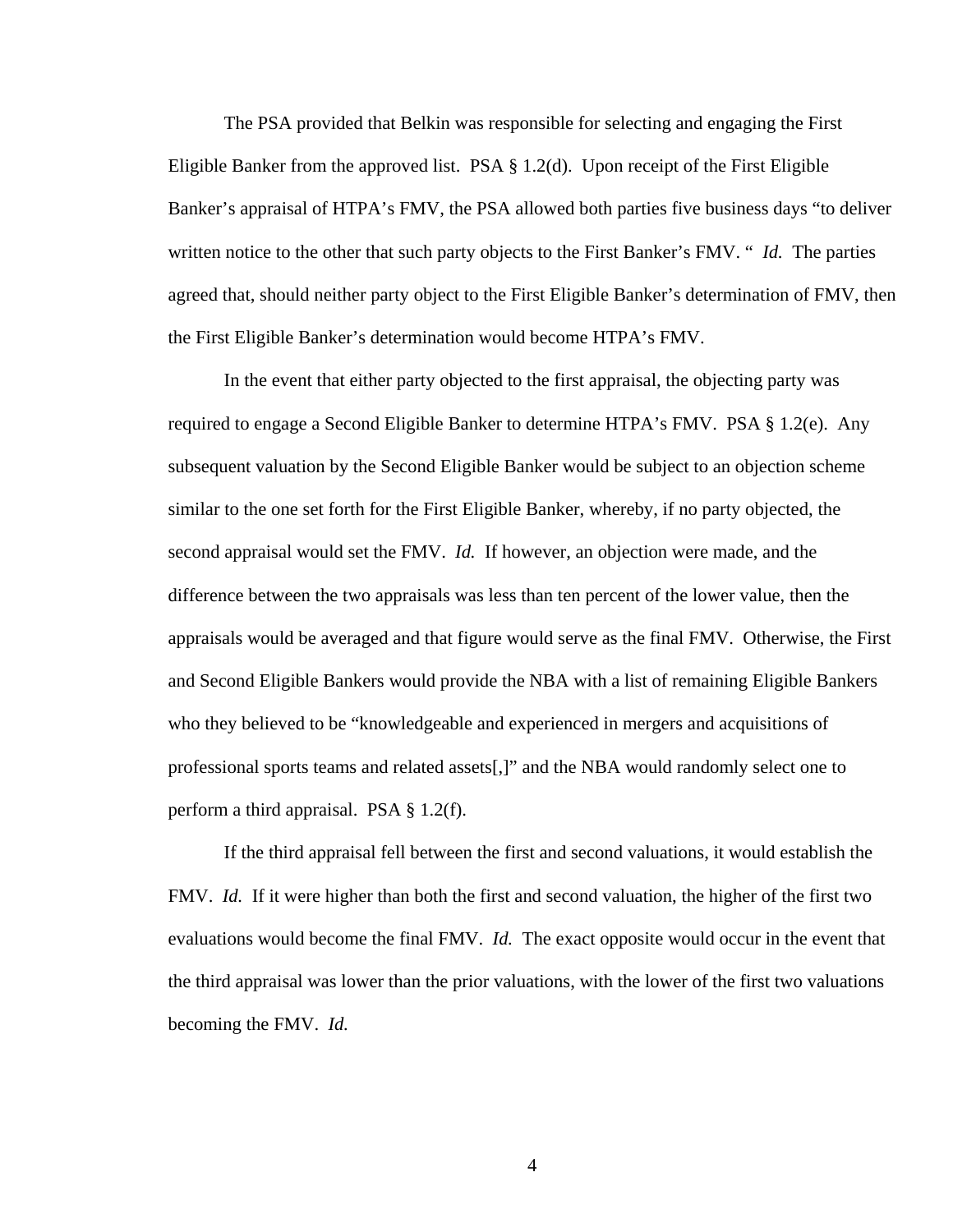If conditions such as league approval $9$  were met, closing would occur within 60 days of the determination of the purchase price. PSA § 2.1. If HTPA did not pay at closing, PSA section  $6.1^{10}$  entitled "Guarantee," permitted Belkin to either proceed against guarantees by LPF, SSG, and their owners, or buy out the majority by causing HTPA to purchase LPF's and SSG's interests in HTPA at a price based on their contributed capital.

## *First Appraisal and the Race to the Court House*

Pursuant to the terms of the PSA, Belkin engaged the First Eligible Banker, Citigroup

Private Bank ("Citigroup"), on September 1, 2005. At 11:11 a.m., on November 23, 2005,

Citigroup e-mailed<sup>11</sup> a 70-page appraisal to representatives of Belkin, LP F and SSG, but not to

HTPA. Within one minute of receiving the report, and four minutes before the email reached

 Each of [LPF], the SSG Group, Levenson, Peskowitz and Gearon Jr. (collectively, the "Guarantors"), hereby jointly and severally unconditionally and irrevocably guarantees, as a principal and not as a surety, to the Belkin Group and its successors and assigns the payment of the Purchase Price by HTPA on the Closing Date under Section 2.2(b) and shall indemnify the Belkin Group for any costs and expenses incurred by the Belkin Group in enforcing this Section 6.1. Each of the Guarantors agrees that no party shall be required to provide any Guarantor with any notice pursuant to this Section 6.1 and that no failure to give any such notice shall discharge or diminish the liability which any Guarantor would have had under this Section 6.1 if such notice had been given. If HTPA does not perform its obligation under this Agreement to purchase all of the interest of the Belkin Group in HTPA, the Belkin Group may cause HTPA to purchase all of the interests of [LPF] and the SSG Group in HTPA for a purchase price equal to the aggregate contributed capital of such parties, in which case, such purchase shall be the Belkin Group's sole and exclusive remedy hereunder.<br>Pursuant the PSA § 7.1:

 Any notice, payment, demand, or communication required or permitted to be given by any provision of this Agreement shall be in writing and shall be deemed to have been delivered, given, and received for all purposes hereunder (i) when delivered if delivered personally to the party or to an officer of the party to whom the same is directed, (ii) three (3) Business Days after mailing, if mailed either by registered or certified mail, postage and charges prepaid, (iii) when sent, if sent by facsimile, if such facsimile is followed by a hard copy of the facsimile communication sent promptly thereafter by registered or certified mail, postage and charges prepaid, or (iv) when delivery is refused by the intended recipient, addressed as follows, or to such other address as such party may from time to time specify by notice to the other parties hereto[.]

<sup>-&</sup>lt;br>9 Such consent was mandatory because league approval was required to transfer an ownership interest in a team. PSA § 5.2(f).

Section 6.1 provides: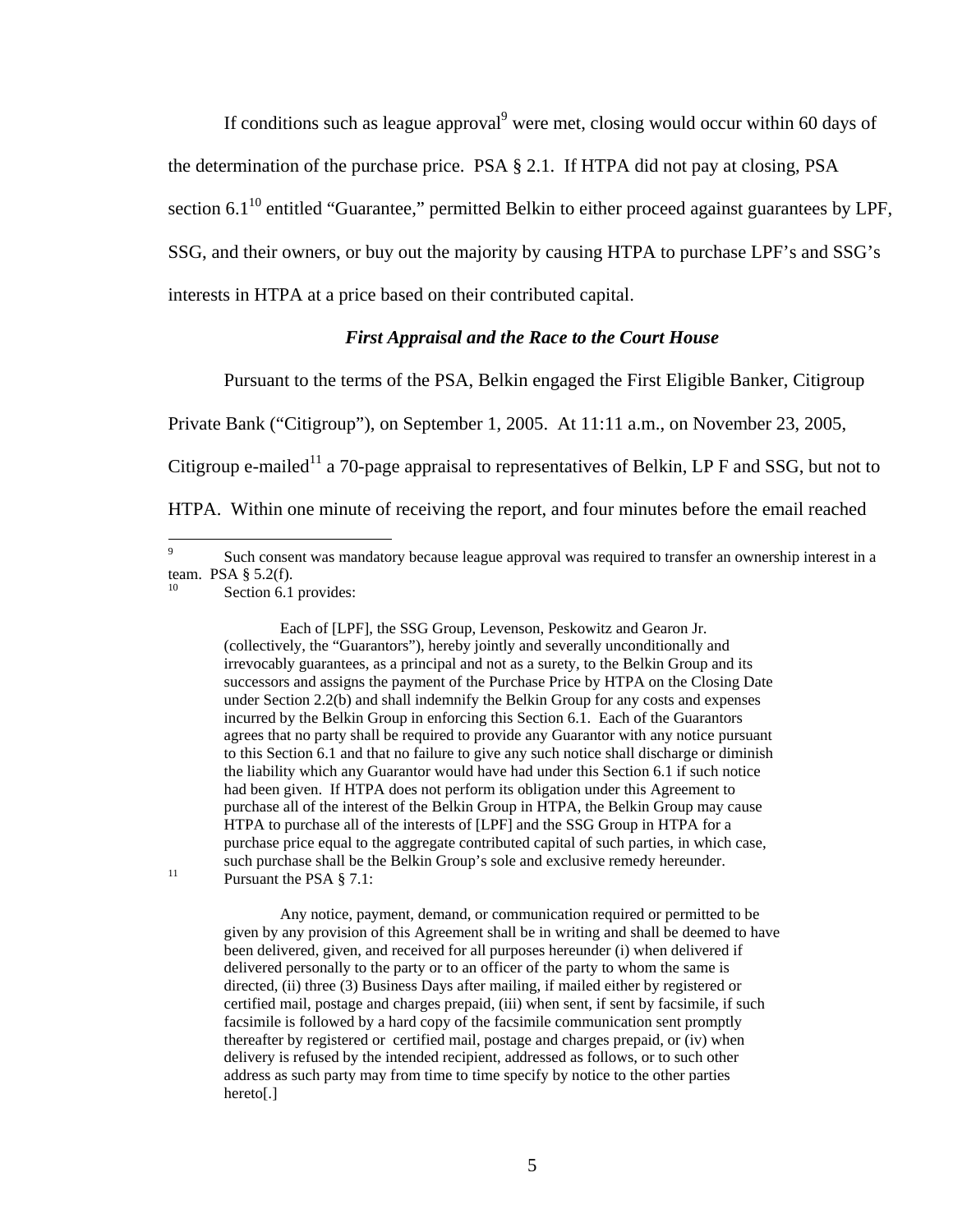LPF and SSG, Belkin objected to the first appraisal. A short time later, representatives from LPF and SSG directed counsel for HTPA to object to the Citigroup appraisal, and at 11:24 a.m., HTPA faxed its objection, naming Morgan Stanley as the Second Eligible Banker.

 Approximately five hours after HTPA notified Belkin of its objection to the Citigroup appraisal, Belkin filed suit, in the Circuit Court for Montgomery County,  $^{12}$  contending that he was entitled to choose the Second Eligible Banker because he was the first to object. Despite having asked the court to determine which party was entitled to engage the Second Eligible Banker, Belkin, contemporaneously with filing suit, notified HTPA that he intended to, and subsequently did, engage J.P. Morgan as the Second Eligible Banker.

 On December 17, 2005, J.P. Morgan delivered its report, which was more than ten percent higher than Citigroup's, thus triggering a third appraisal. HTPA sent a letter to Belkin on December 22, 2005, which stated:

 We do not recognize the JP [*sic.*] Morgan Valuation as the appraisal of the Second Eligible Banker and this letter shall serve as our objection to what purports to be the Second Banker's FMV, as provided for in Sections 1.2(f) and 7.1 of the PSA

 The record supports a conclusion that counsel for all parties reached an understanding that a Third Eligible Banker would not be retained until such time as the court settled the issue of who was entitled to engage the Second Eligible Banker ("the standstill agreement").

# *Circuit Court Proceedings*

On January 4, 2006, Belkin filed an amended complaint seeking declarations: (i) that J.P.

Morgan was validly and properly selected as the Second Eligible Banker; (ii) that by failing to

jointly engage a third appraiser, HTPA had breached the PSA and waived its right to a third

 $12$ Section 7.9(b)(i) of the PSA provides that "any suit, action or proceeding as to any controversy or dispute arising out of this Agreement will be brought solely in The Sixth Judicial Circuit Court for Montgomery County, Maryland[.]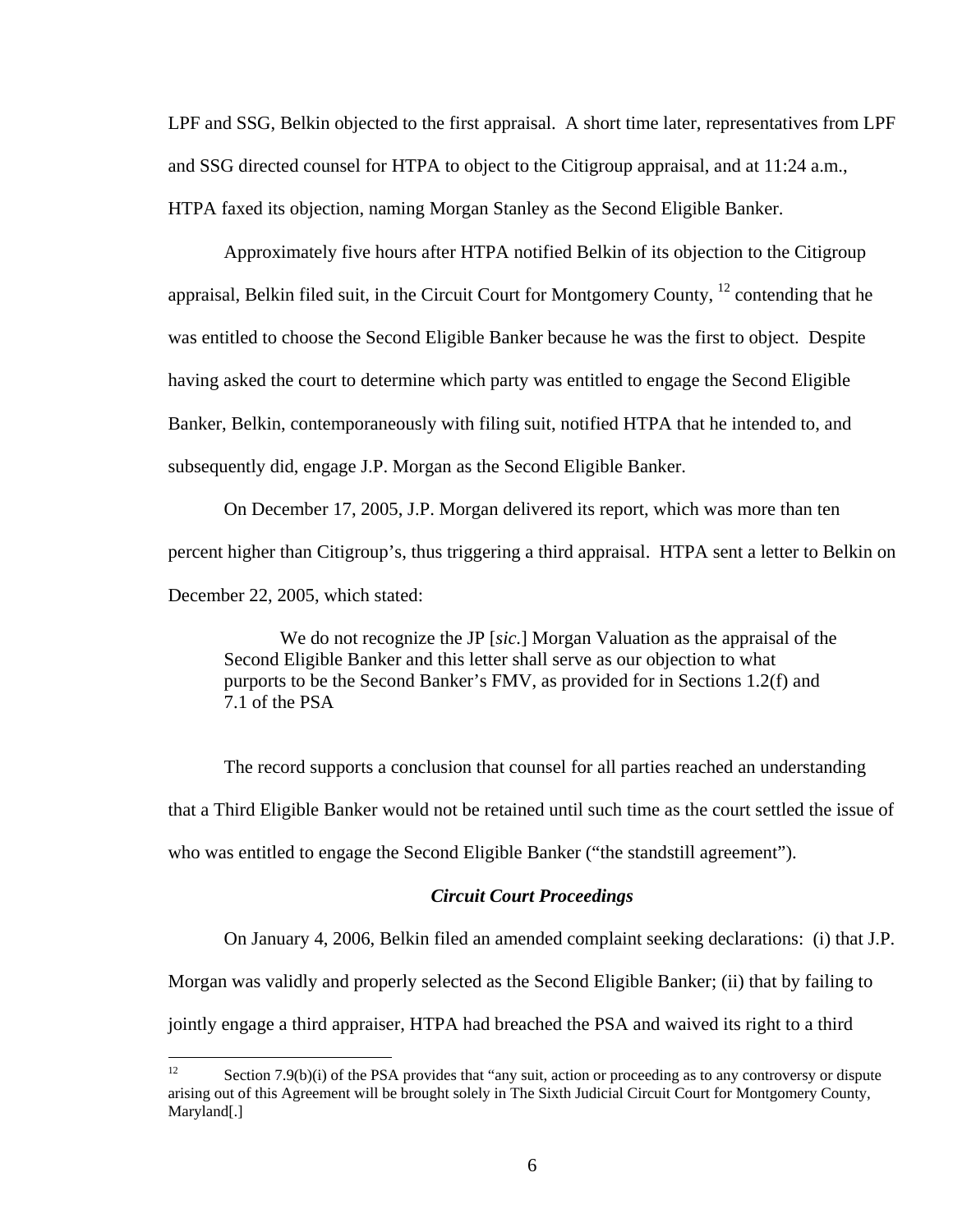appraisal; (iii) that the J.P. Morgan appraisal established the FMV of HTPA; (iv) that [the defendants] had 60 days from December 17, 2005, the date of the J.P. Morgan appraisal, to purchase Belkin's interests at the J.P. Morgan price; and (v) that if they failed to do so, Belkin would have the right under § 6.1 of the PSA to purchase LPF's and SSG's interests in HTPA for a purchase price equal to their aggregate contributed capital. Appellants filed an answer and an amended counterclaim for declaratory relief and damages on January 23, 2006.

 At a hearing on February 24, 2006, this Court ruled that the PSA contained all essential terms and concluded, based on the four corners of the contract, "that there [was] no ambiguity present[.]" This court granted Belkin's "Motion for Partial Summary Judgment as to Count I [Declaratory Judgment] of the Amended Complaint[,]" finding that because Belkin had been the first to object, he was "the objecting party" under the PSA.

 On April 19, 2006, following Belkin's "Motion for Entry of Final Judgment" and [defendants'] "Motion to Vacate and Revise," this Court (E. Johnson, J.) issued a memorandum opinion clarifying, but reaffirming, its decision to grant partial summary judgment in favor of Belkin. This court based its ruling on the fact that, as the "objecting party," Belkin "had the right to select J.P. Morgan as the Second Eligible Banker pursuant to the terms of the PSA."

 Following this ruling, Belkin moved for summary judgment, on May 2, 2006, seeking rulings that: (1) his engagement of J.P. Morgan was valid; (2) HTPA had breached the PSA by refusing to jointly engage a Third Eligible Banker; (3) HTPA had further breached by failing to pay the J.P. Morgan price within 60 days, and (4) pursuant to PSA § 6.1, Belkin had the right to purchase LPF and SSG's interests for a price equal to their aggregate contributed capital.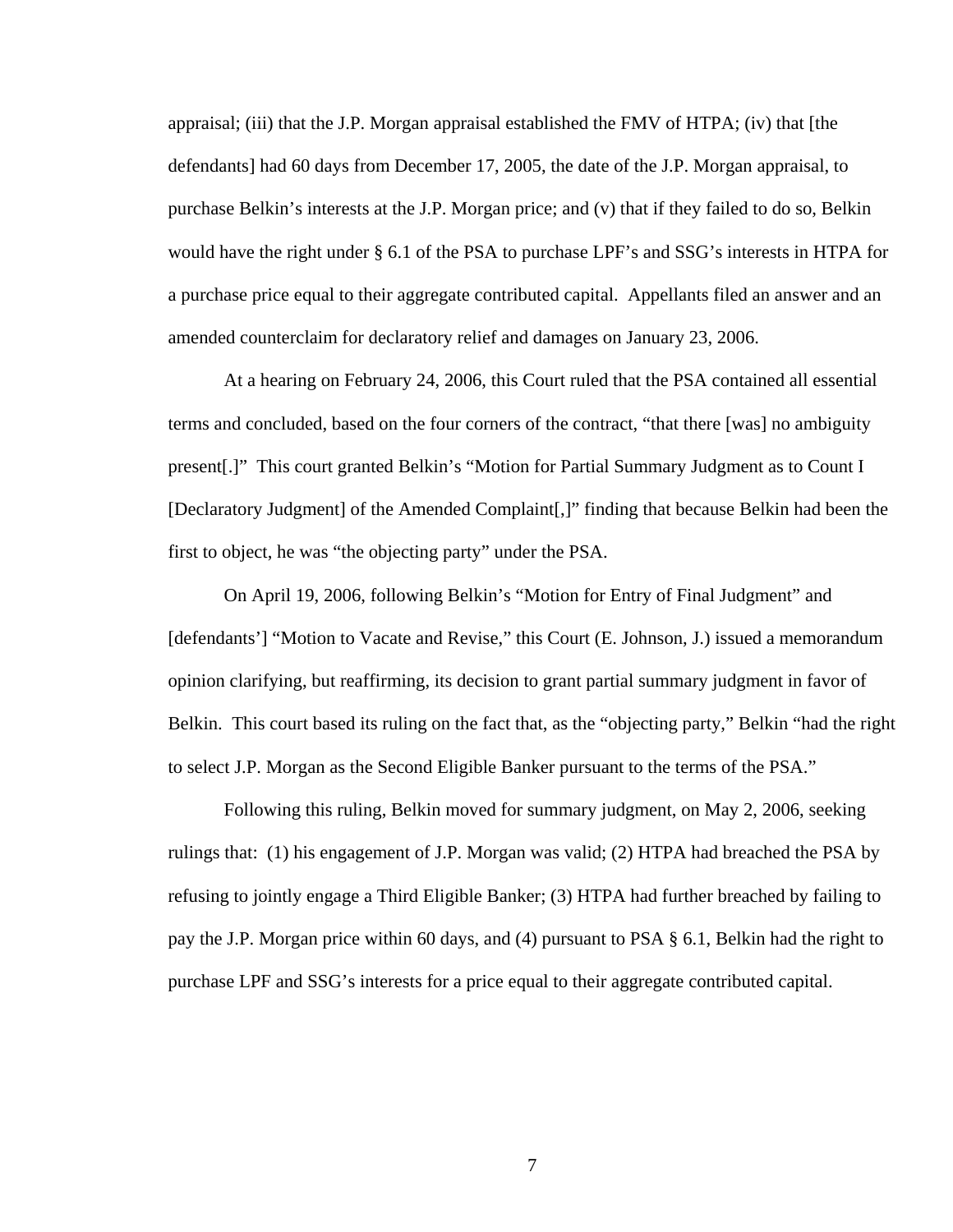On June 14, 2006, this Court (E. Johnson, J.) granted Belkin's motion for summary

judgment and entered a final order from which a timely appeal was taken to the Court of Special Appeals.

# *The Opinion of the Court of Special Appeals*

In its decision and judgment upon the appeal, the Court of Special Appeals disagreed that

this Court could, as a matter of law, find there was no ambiguity present in the contract.

Applying previously cited rules of contract construction, the Court of Special Appeals stated,

We are of the view that  $\S 2.1(e)$  is ambiguous. By its terms the provision does not provide for how the parties were to proceed if, as here, both parties noted a timely objection to the First Eligible Banker's appraisal. As § 2.1(e) is "reasonably or fairly susceptible of different interpretations," the Circuit Court erred in ruling that the PSA was not ambiguous.

(*HTPA Holding Company, et al. v. S.B. Belkin, LLC,* No 989, September Term, 2006, p. 14)

Whereupon, the Court of Special Appeals vacated the judgment of the Circuit Court and remanded for further proceedings consistent with their opinion. The parties differ slightly on the extent of the Court's ruling. The narrower view of the ruling is that the prior ruling of the Circuit Court is vacated, but, more broadly, it is clear that the appellate court also found the contract to be ambiguous requiring an examination of extrinsic evidence, including extrinsic parol evidence to try and determine the true intent of parties and if there was a meeting of the minds.

# *Findings of Fact*

This Court makes the following findings of fact by a preponderance of the evidence:

## *The Negotiation*

 In early August, as a result of disagreements about the management of the basketball franchise, the ownership group of HTPA began to fall apart. The most immediate dispute arose over efforts to sign Joe Johnson, a particularly promising player who was eligible to become a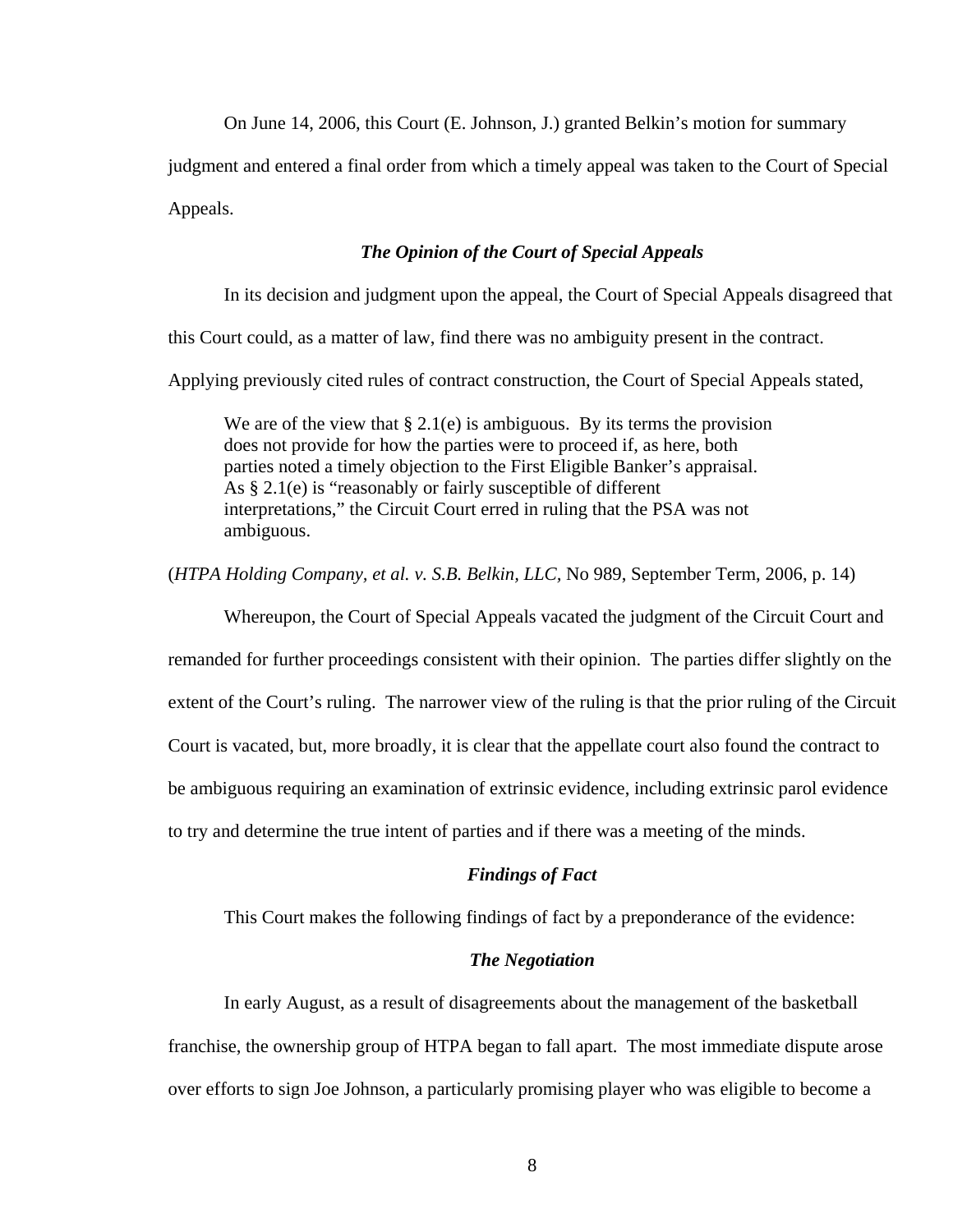free agent. While the parties were in agreement that the acquisition of Johnson was a highly desirable step for the Atlanta Hawks, Belkin and the Atlanta/Washington group differed greatly on how it was to be done. Belkin wanted to wait until Johnson was a free agent and capable of negotiating with any team. This strategy ran the risk of costing more money as a result of entering a bidding war for Johnson's services. The alternative strategy proposed by the Atlanta/Washington owners was a "sign and trade" strategy where Johnson would be signed by his existing team, which in turn, would trade Johnson to the Hawks for draft choices. This alternative was expected to be cheaper in the short run, but would strip the franchise of critical draft choices in the future. Under the management scheme that had been adopted finally in March, 2005, Belkin served as the NBA governor for the franchise. The governorship was a league device designed to ensure that a franchise spoke with one voice where there were multiple owners as with the Atlanta Hawks. As it related to the Johnson acquisition, it meant that Belkin, as governor, had to agree to the method of acquisition. Because Belkin desired the "free agent market" approach, that might be expected to be the method of acquisition adopted by the team. However, under the ownership operating agreement, Belkin, as governor, was obligated to act in accordance with the majority ownership wishes. If he refused, he was subject to removal as governor.

 Additional difficulties had previously been experienced on such matters as the distribution of complimentary tickets to the NBA All Star game. Belkin, even though he was the designated league governor, was forced to buy tickets to the game because the other owners used the complimentary tickets for themselves, and for others, even though the other individuals were not owners.<sup>13</sup>

<sup>13</sup> 13 Ironically, one of the individuals entertained with the team complimentary tickets was a member of the King and Spaulding Law Firm of Atlanta who later became counsel to the defendants in this lawsuit.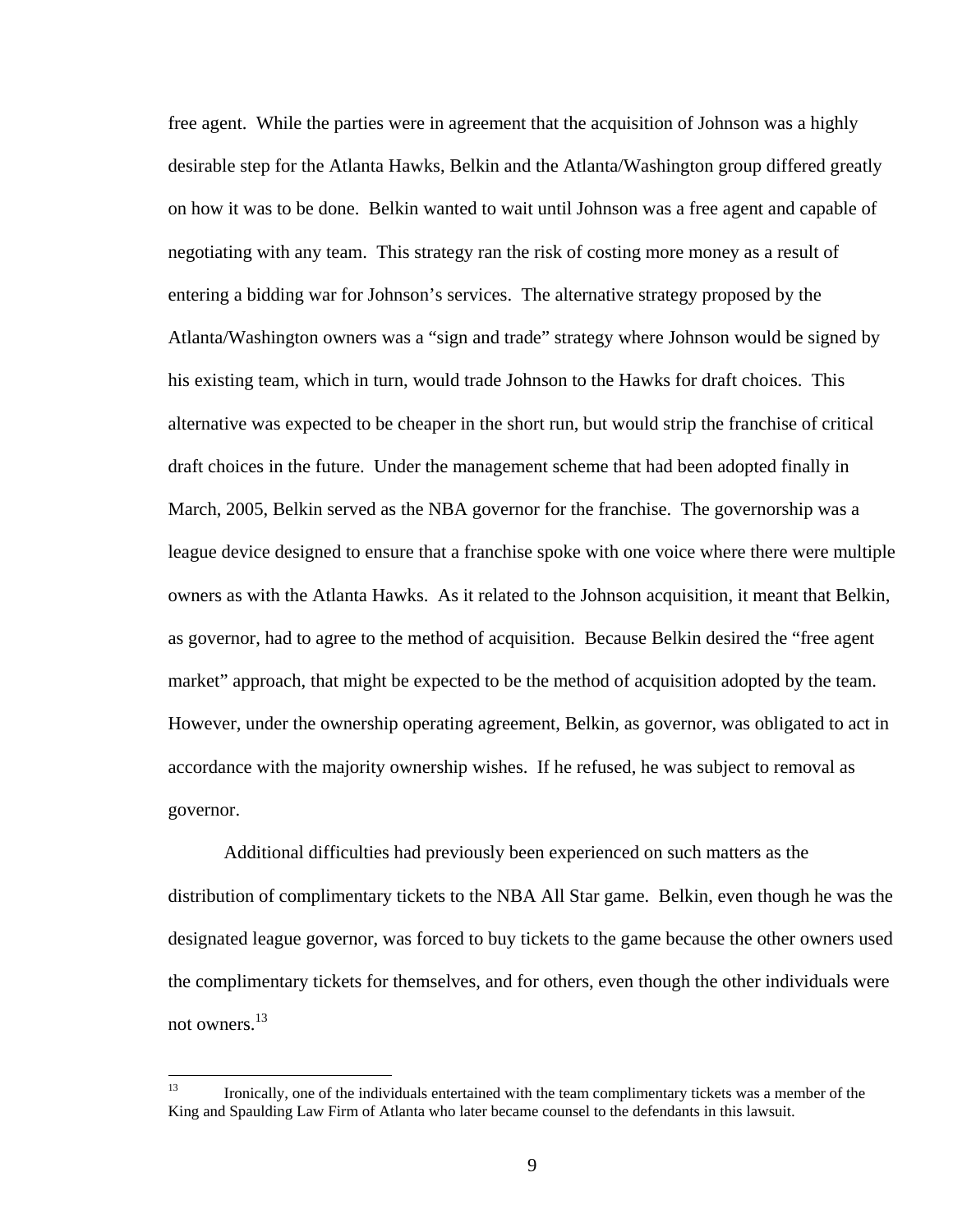#### *The Role of the Operating Agreement*

 With the impetus of the NBA, *supra,* page 3, counsel for the parties began an intensive negotiation on the PSA. Representing the Atlanta and Washington owners was Howard Baltz, Esq. of King and Spaulding while the Belkin interest was represented by Richard Floor, Esq. of Hale and Dorr. The attorneys used the format of the previously negotiated Amended and Restated Limited Liability Company Agreement of HTPA Holding Company, LLC (the "Operating Agreement") as a starting point for the negotiations to buy out the Belkin share. This was a logical step because the Operating Agreement contained language providing for a price mechanism in the event Belkin wanted to sell his interest in HTPA to the other owners. The Operating Agreement adopted alternating selection and objection rights to decide FMV. Under the Operating Agreement, LPF and SSG had the option of rejecting the appraised purchase price and, thereby, electing to put the teams and the arena up for sale utilizing a broad market solicitation to secure an appropriate price for the assets.

 The Operating Agreement was designed to provide checks and balances to prevent manipulation of the price, and from the viewpoint of LPF and SSG, a "runaway appraisal." During the negotiation of the Operating Agreement and the PSA, a runaway appraisal was referred to as an "off the reservation" appraisal.

 Use of the mechanism in the Operating Agreement to simply sell the teams was not an option because the NBA and David Stern made it clear that it desired the Belkin interest to be bought out. Consequently, the negotiators focused on the buyout mechanism to be included in the PSA. Both parties were concerned about the eventual price being different from the parties expectations, especially if it were a widely aberrant valuation.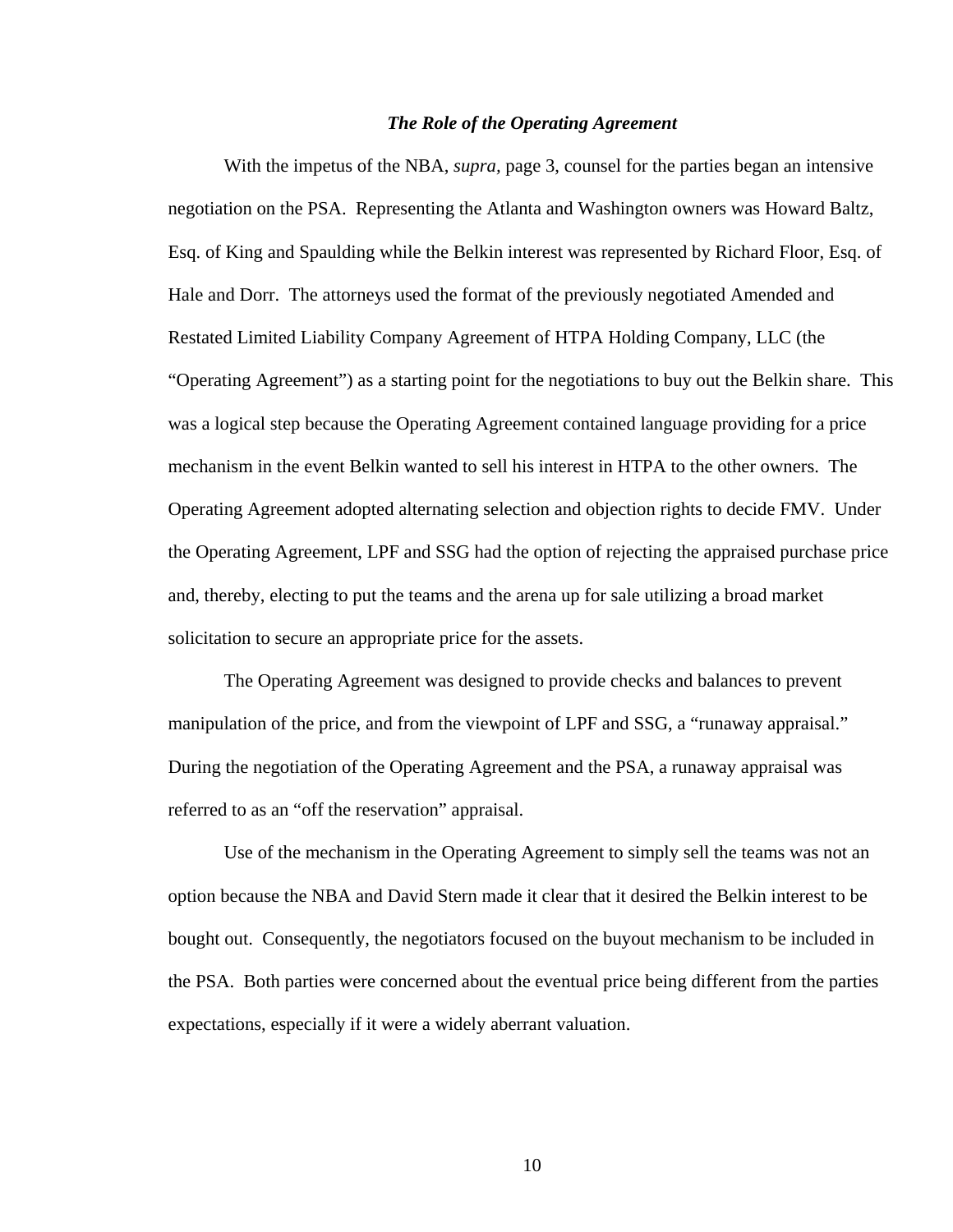### *The Actions of the Negotiators*

Consequently, § 2.1(e) was drafted to enable either party to object to a valuation. The parties expected that the objection process would be exercised in good faith. It was anticipated that Belkin would object if the valuation was judged by him to be too low, and HTPA would object if the evaluation was too high. There was no discussion by Floor and Baltz about both parties objecting to the same valuation. In fact, there is no evidence that either party contemplated that a situation would arise where both parties would elect to object to the first valuation. While both parties understood that the "objecting party" would have the right to select the second appraiser, there was no contemplation by the negotiators that both parties would object and would, thereby, acquire the right to name the second appraiser as stated within the terms of the PSA. Nor was there any discussion of what was to occur if there was an objection by both parties. Nothing was negotiated about how the appraisal was to be communicated by the appraising banker, how a party could object, and whether being the first party to object created any legal standing under the contract. In fact, both during the negotiations and within the PSA itself, there is nothing to suggest that a race to object was contemplated by either party. The only timing provision discussed that relates to this aspect of the PSA was the inclusion of a five day period in which to make an objection.

Due to the pressure from the NBA, and for reasons that the parties each held, it was imperative that the PSA be completed. What would occur if the PSA was not promptly negotiated is unclear, but both parties were concerned and communicated the desire to wrap up an agreement within a matter of a few days, if not within hours. The negotiations got underway at 1:30 pm on August 16, 2005 and were completed at approximately 8 pm on August 17, 2005, a span of approximately 30 hours. The negotiators used a "term sheet" as the mechanism to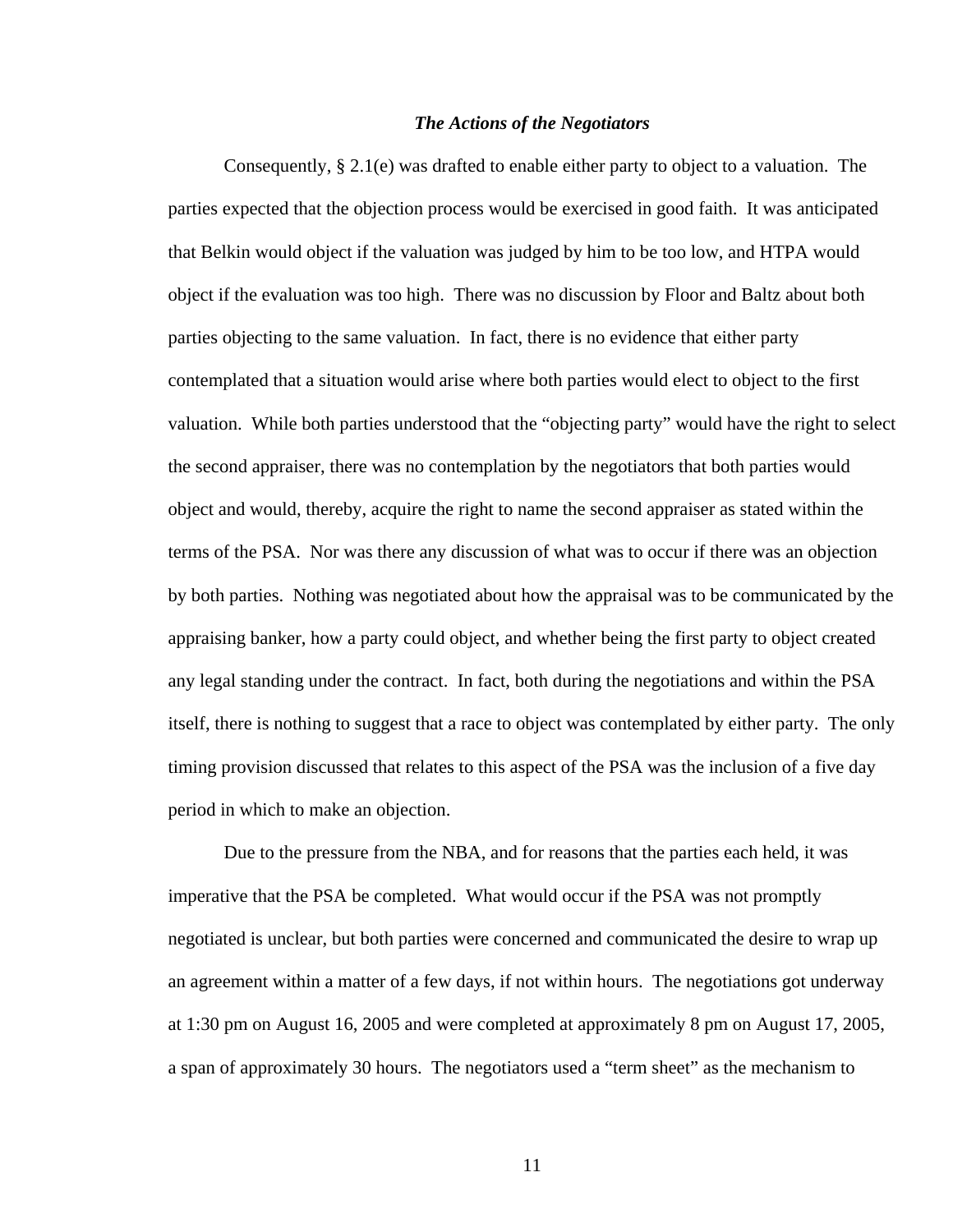exchange ideas and positions. Initially, it contained much of the language used in the Operating Agreement. Under the initial term sheet, HTPA had the right to select the first appraiser. Baltz proposed that both parties should have the right to object to the first appraisal in order to meet Belkin's concern about the terms of the Operating Agreement. Baltz, being concerned about an attempt to manipulate the appraisal by Belkin, believed the reservation to HTPA of the right to object to the first appraisal was critical to HTPA. Ultimately, Belkin agreed to the right of HTPA to object, but insisted upon Belkin selecting the initial appraiser to which HTPA acceded.

The assumption by HTPA that it would have the right to select the second appraiser grows in importance when the provision is considered in light of what would happen if there was an objection to the second appraisal. Originally, the first and second appraisers would then select a third appraiser. This method of selecting the third eligible banker had the effect of magnifying the importance for both parties, if dissatisfied with the initial appraisals, of the input through a previously selected eligible banker as to who the third eligible banker would be. Ultimately, the method of the selection of the third appraiser was changed to a lottery among the remaining appraisers as selected by the NBA. While the parties thought hard on their right to have a voice in the appraiser selection, neither party contemplated both parties objecting to the first appraisal.

It is clear from the testimony of the key negotiators, and from the parties themselves, they were concerned with getting their price. After the signing of the PSA, it was toward this goal the parties then directed their efforts.

### *The Implementation of the Agreement*

 As soon as the agreement of the terms of the PSA had been reached, the parties began the process of the initial valuation. This was preceded by a discussion between the parties of who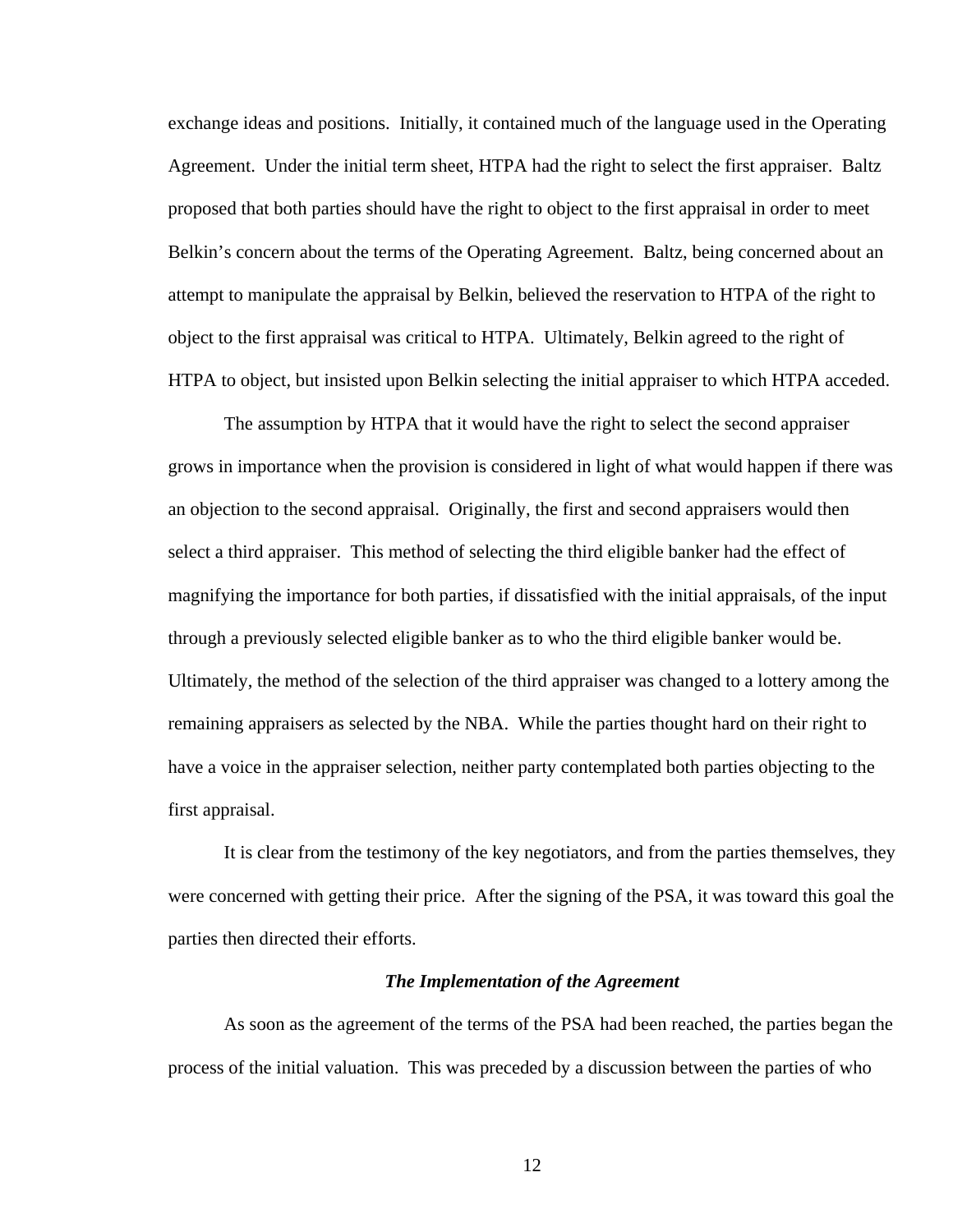should be the first appraiser. A vetting of the appraiser was necessary because the parties had extensive banking relationships. Ultimately, about a week after the PSA was signed, HTPA indicated that it would not object to Citigroup Private Bank performing the initial valuation provided that HTPA could select Morgan Stanley or Goldman Sachs as the second appraiser. The use of some of the bankers by some of the principals involved in the deal necessitated waivers dealing with past contact and possible conflicts. While there is little firm evidence on the point, the implication of the negotiations was that the first appraiser would be loyal to Belkin and the subsequent appraiser would be loyal to HTPA, even though it was negotiated and expected that any appraiser would be neutral and professional.

 The Belkin interest selected Citigroup Private Bank as the initial appraiser on September 1, 2005. Citigroup began its work by having contact with the opposing groups. It is notable that Citigroup's charge for its valuation services was significantly below market for such work. Citigroup agreed to charge the Belkin interest \$135,000 for the work while other appraisers would undertake the assignment for a payment of \$1,500,000 to \$2,000,000. The lead evaluator for Citigroup was Bradley Rangell who led a team of evaluators experienced in sport franchise valuation.

The first step to obtaining the valuation or appraisal was negotiating the Citigroup undertaking and entering upon a contract for its services. The appraisal contract contains language that the appraisal should reflect the highest possible price for the interests rather than the standard definition of what a willing buyer would pay to a willing seller for the interests provided that neither party was under duress to buy or sell. Thus, the value to be placed on the assets was similar to a value in connection with the sale of corporate assets to an outsider, not as in the case here, where one ownership interest was buying out the other ownership interest. This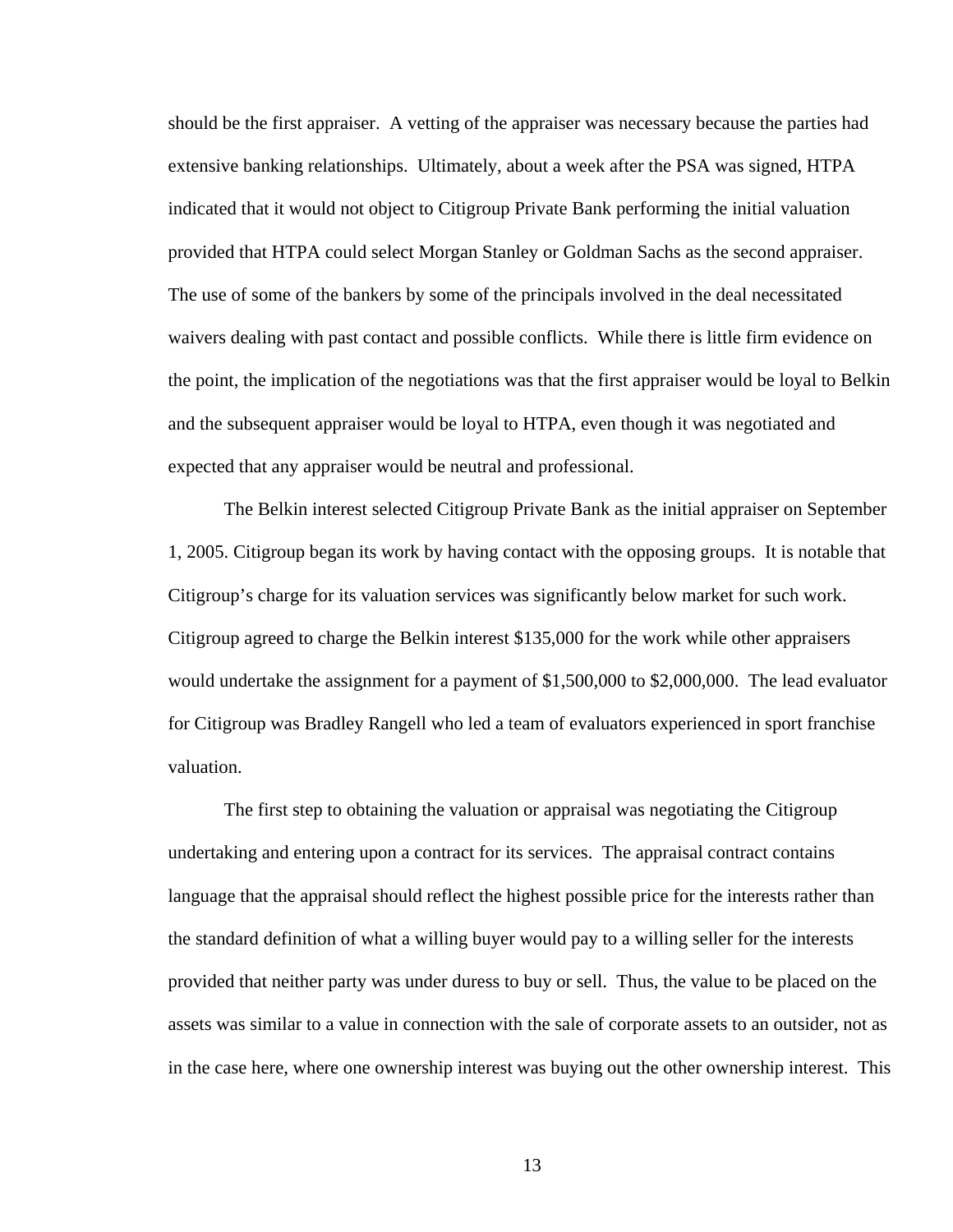had the effect of casting Citigroup Private Bank, and later, J. P. Morgan in the role of a broker trying to assess the highest possible market price as opposed to a FMV that was to be developed by the banker as a neutral.

 Both parties had reason to be concerned with the role of Citigroup. First, Citigroup had the responsibility of the important, initial benchmark appraisal that could act as the floor, or the ceiling, or the actual price. Consequently, the evidence shows that both parties began a concerted effort at manipulation of the appraisal. Rangell, on behalf of Citigroup, invited information from both sides. To this end, Rangell and his team met with the management of HTPA. Aside from any personal animosities that might have previously existed, non-ownership management of the Atlanta Spirit gave information to Rangell, knowing full well that their future employer was HTPA. When the meeting was about to take place, Felix Riccio, executive vicepresident of Belkin endeavored to attend. The meeting was held in Atlanta and before its conclusion, Riccio was asked to leave the meeting by Rangell and the HTPA representatives so as to permit more, private discussions. Riccio testified that he did not feel the data being supplied to Citigroup was accurate. Either to counter this circumstance or upon his own initiative, Riccio began to supply considerable data to Rangell's team. Ultimately, the HTPA interests emphasized data that showed, *inter alia*:

- HTPA had incurred large losses for the period it operated the teams and the arena:
- The loss of money had been chronic;
- The NBA Hawks were playing poorly and gate receipts were very low;
- The NHL Thrashers had been in a cycle of declining revenues and performed well below league average;
- Negative public image due to prior operation hurt sales;
- A prior Belkin offer to buy out the Atlanta interest for \$10,000,000.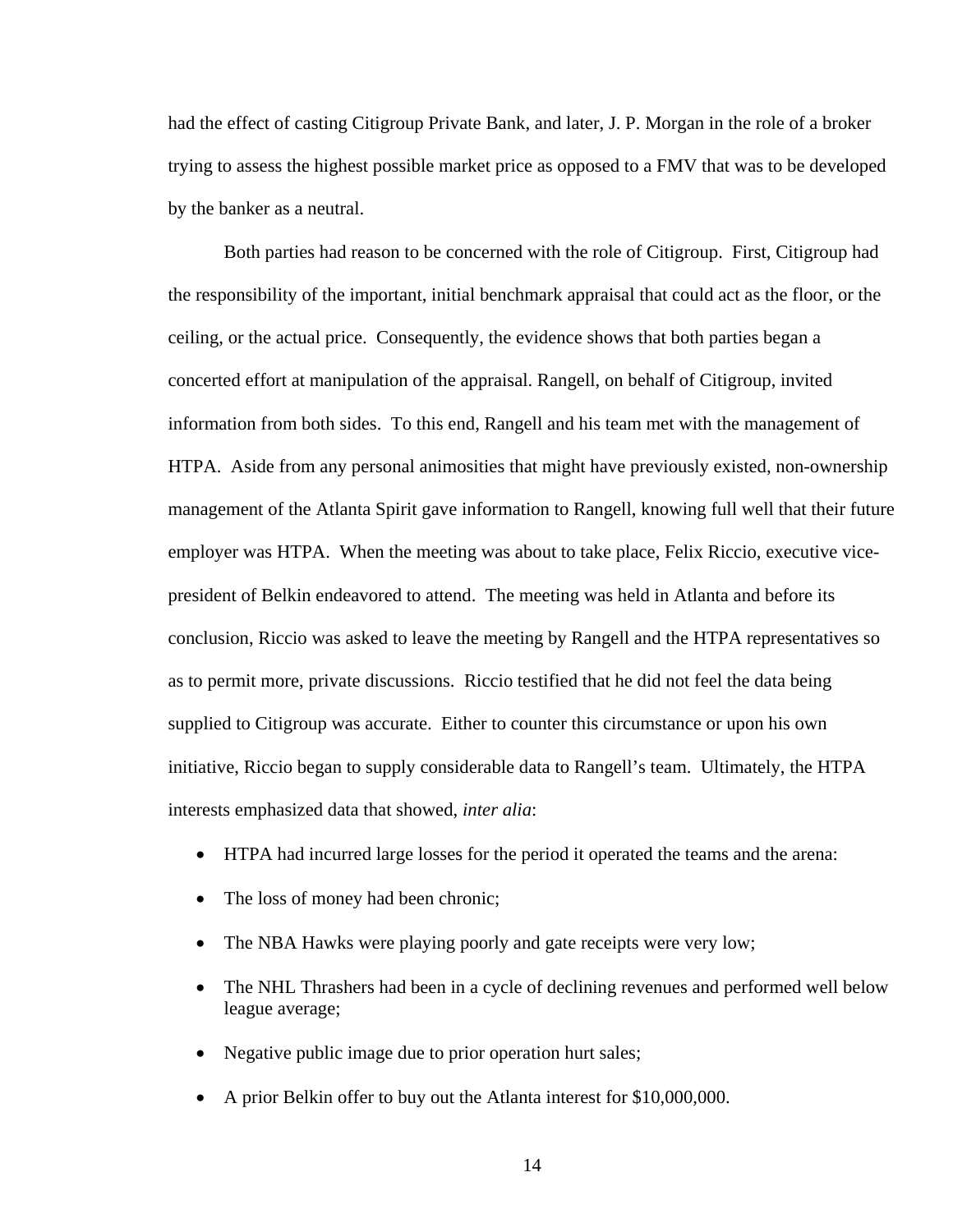For its part, the Belkin interest, through Riccio met with the Citigroup representatives on September 7, 2005. At this meeting and later, Belkin through Riccio supplied Rangell with the following, *inter alia*:

- Information on the XM Radio agreement
- NHL Unified Report of Operations
- Turner ticket obligations
- Luxury tax and escrow obligations owed to the Hawks
- An email explaining tax benefits relating to the 2005-2006 budget
- HTPA annual meeting memo regarding financial inconsistencies
- Memo and email attachment about the team sports broadcasting
- Term Sheet for contract with Ticketmaster $14$
- Ampitheater operation information
- Deferred player compensation data
- A correction on the purchase price allocation information
- The NBA revenue assistance plan
- NBA financial report information
- A letter from Lyman Bullard in response to letter from Rangell
- Memo about the "Turner Notes" and attachments
- NBA private placement memo

Of significant dispute between the parties were several items. Some of the dispute was created by the terms of the contract that called for the appraisal or evaluation to generate a price as of August 17, 2005. The PSA sets forth only the date of August  $17<sup>th</sup>$  as the valuation date

 $14\,$ The franchises were in the midst of negotiating a deal for the sale and distribution of game tickets with Ticketmaster.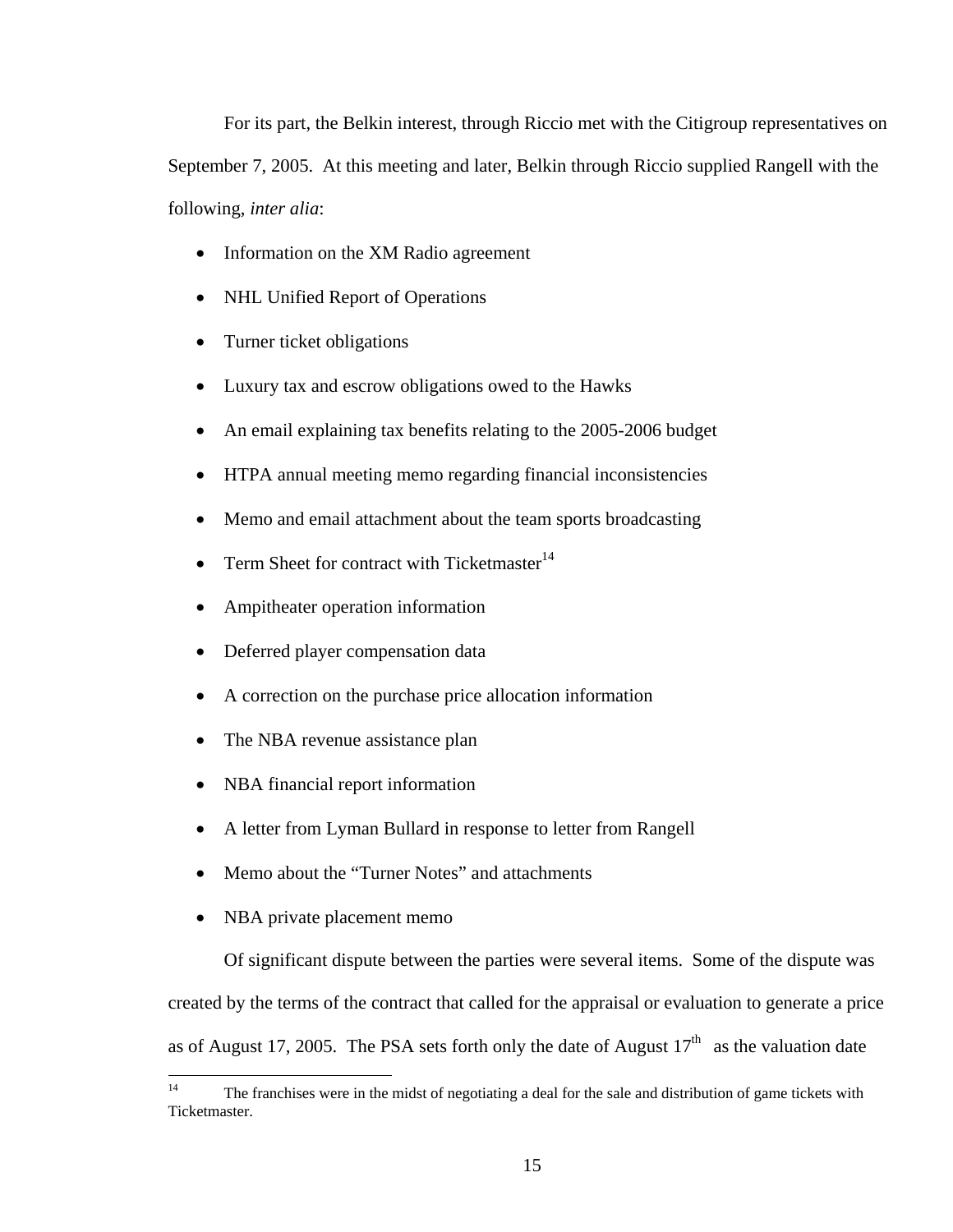and does not have further language regarding events in progress on that date. For instance, the NBA was in the midst of negotiating a new collective bargaining agreement with the NBA Players Association (hereinafter, the "CBA"). The CBA was fully negotiated on August  $17<sup>th</sup>$ , but had not been formally ratified. It was expected the CBA would benefit the NBA owners in certain key ways and benefit certain franchise owners over others. It was an open question as to whether and how much the already negotiated, but unsigned, CBA would change the franchise value of the Atlanta Hawks. Another transitional item was the operational budget. Clearly, this was a forward looking document, but was based on past empirical data. Inclusion of the budget with its projections of losses tended to depress the value, but the budget was a summary of projected events after August 17, 2005. The Belkin side directed in its engagement of Citigroup to end operational events on the  $17<sup>th</sup>$ , but to consider non-operational events known, but not effective until after the  $17<sup>th</sup>$ .

Secondly, under the original purchase, the new owners of HTPA were required to sign personal guarantees of payment to Time-Warner and to the NBA. These guarantees reaching into the millions of dollars were the subject of differing opinions among the parties and the appraisers over whether they would ever have to be honored and whether they should be included on the negative side of any balance sheet. While the guarantees existed, there had never been a demand for payment and, historically, the NBA had never called upon any owner to pay any guarantees. Recognition of the guarantees as obligations would depress the values and their exclusion would inflate the values. HTPA wanted the guarantees recognized as obligations and Belkin wanted them excluded.

A third issue of contention was whether the owners own purchase of the assets could be considered as a guide or indicia of value. The evidence is compelling that the owners through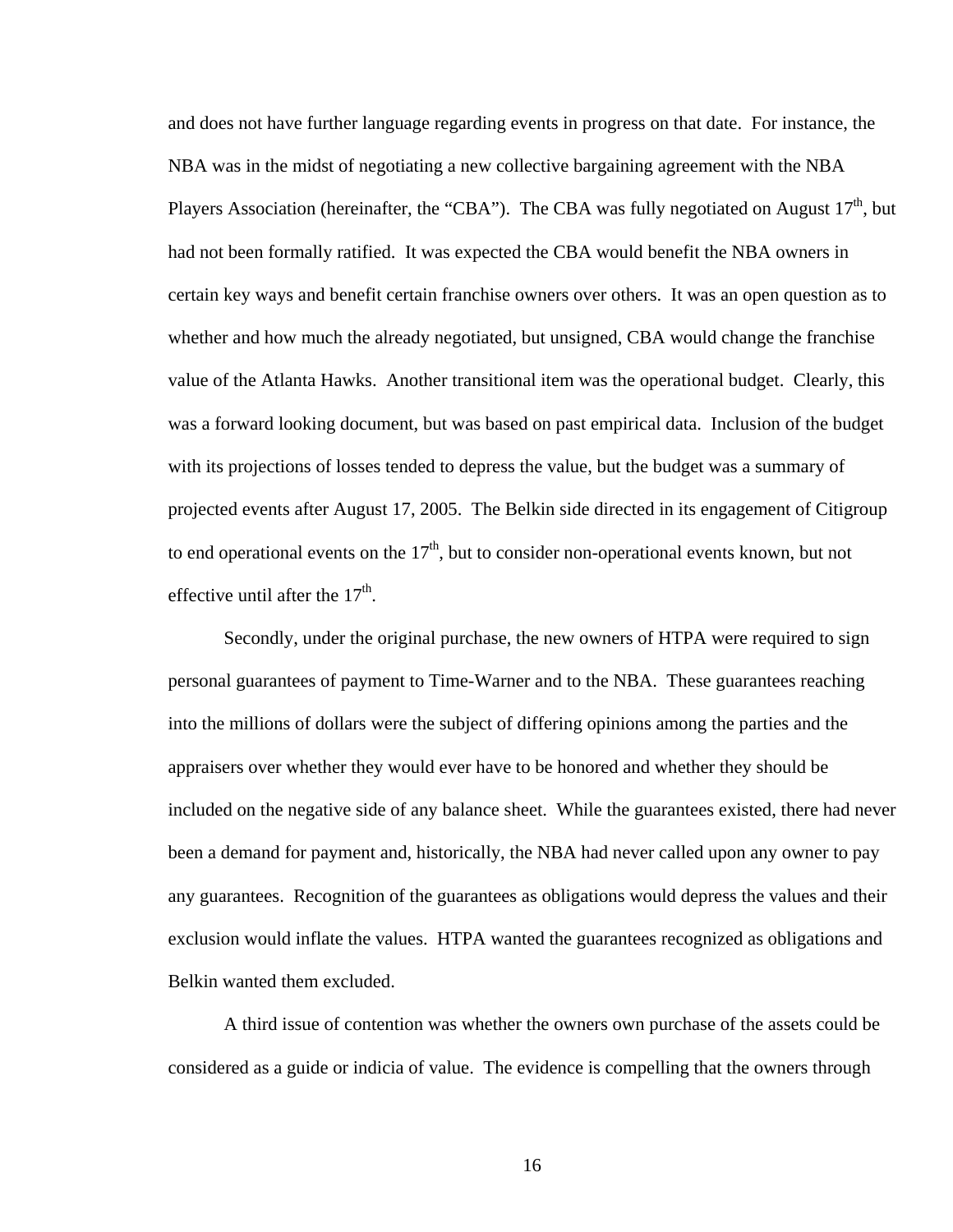HTPA, as purchaser, struck a very good deal when they purchased the properties from Turner Broadcasting. Little cash was necessary to close on the sale, but it was clear that the new owners expected losses to continue for several years before they could turn the deal positive. In the meanwhile, the franchises would continue to gain in value over time and well beyond the undervalue placed on the assets when bought. The use of the original purchase price in a valuation would have a tendency to reduce the price and its exclusion had the opposite effect. HTPA wanted to include the purchase price as a consideration and Belkin wanted to exclude it.

It is evident that both sides of the transaction in question were aware of the efforts of their opposing number to impact the ultimate valuation reached by Citigroup.

At the conclusion of one of the meetings in which Citigroup was acquiring information, Rangell was escorted to the airport by employees of HTPA. During the trip, Rangell commented to the effect that whatever the valuation of the franchises and other assets ended up being, it was of little moment because Citigroup was prepared to assist HTPA in obtaining the necessary financing to buy out Belkin. This comment was later discussed by Michael Gearon with his father J. Michael Gearon, Sr. Gearon, Sr. had been involved in the basketball business since the early 1960's. At the time of the trial, he owned a very small interest in the SSG entity, and thus, an even smaller interest in HTPA. He was portrayed by the defendants as an interested outsider to the transaction of purchase and the dispute with Belkin. It is apparent Gearon, Sr. was playing the role of senior advisor to the defendants.

 Michael Gearon, Sr., as general manager of the Hawks' franchise, became aware of the efforts of Time-Warner to divest the assets after its purchase of Turner Broadcasting. Originally, there had been an effort to work out a deal between Time-Warner and David McDavid as a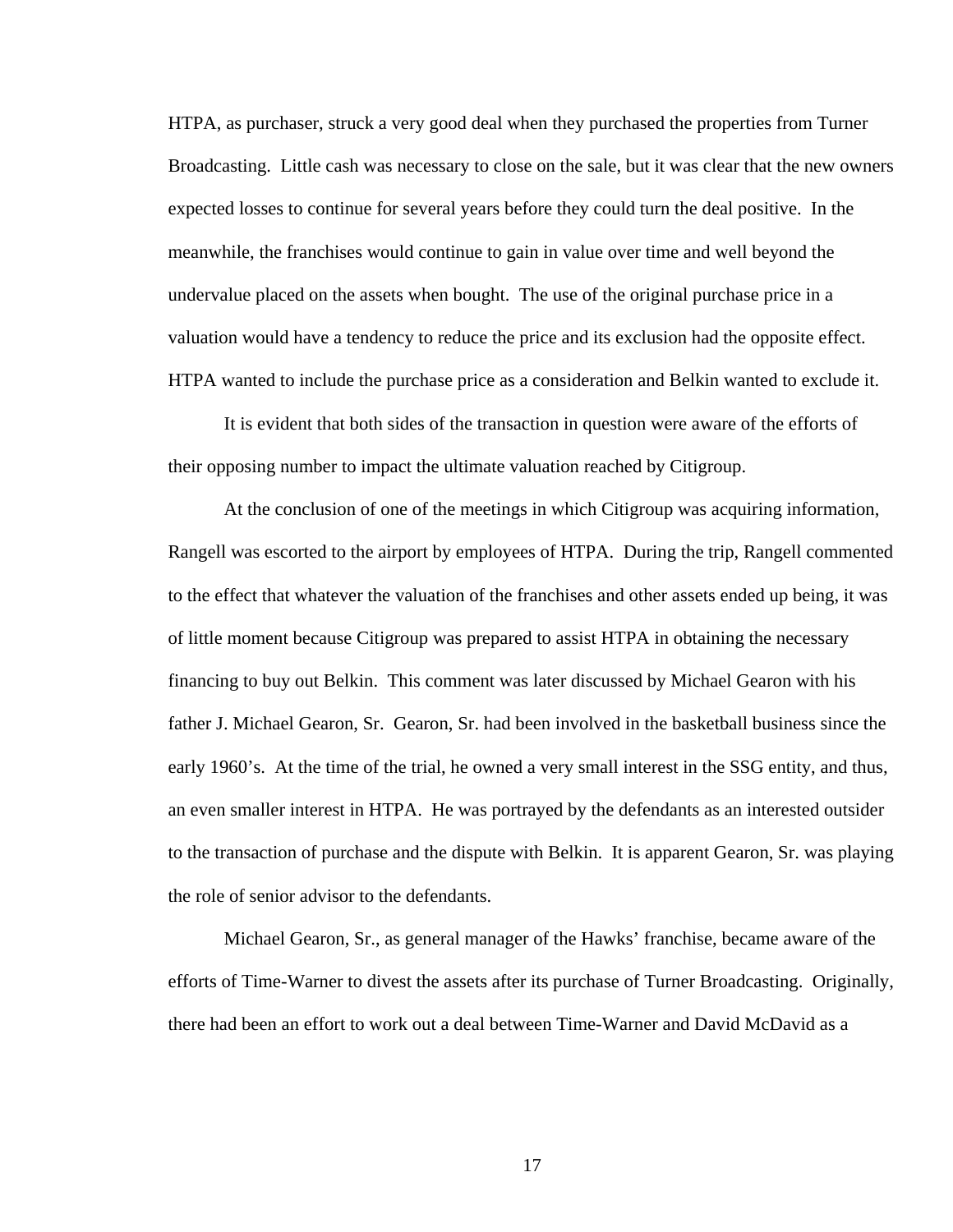potential purchaser.<sup>15</sup> When the McDavid deal was off the table, Gearon, Sr. alerted his son and his son's associates to the possibility of making a bid for the assets. Unable as a group to make the purchase, SSG, which included Gearon, Jr., joined with the other interested parties to buy the assets. During this process, Gearon, Sr. was either not involved or involved only to the extent that Gearon, Sr. made recommendations to NBA Commissioner David Stern on the form of the sales agreement. Gearon, Sr. worked as a liaison between the Atlanta and Washington groups.

When the parties to this proceeding had their falling out in the summer of 2005, Gearon, Sr. learned of developments from the defendants. He appropriately denied trying to sabotage Belkin's anticipated post-buyout effort to buy another team, but acknowledged that a high buyout price would be detrimental to Time-Warner, his former employer and owner of the assets in their emerging dispute with McDavid. See cf. No. 12, *supra.* Gearon, Sr. was dubious of the appraisers involved. While not expressly stating, he knew that Citigroup had been hired by Belkin as a part of the process. It appears from the evidence that Gearon, Sr. was upset with the attorney for the defendants, Ray Baltz, Esq. because he recognized the ambiguity existing in the contract. This recognition was passed on to his son in a number of emails sent from father to son relating to the transaction. He suggested that a prompt objection be made if the Citigroup appraisal was unsatisfactory. While he denies being concerned with being the first to object, the inference is to the contrary. As a part of the infamous ride to the airport with Rangell, Gearon, Sr. believed some of the numbers mentioned were very high and he was concerned with his son's ability to pay what would be owed to Belkin. He was alarmed that Rangell was treating the buyout of Belkin as something different than it was—a buyout. Instead, he felt Rangell was

<sup>15</sup> After the deal with McDavid collapsed, the basketball and hockey franchises and the arena were sold to the parties in this matter. It is this Court's understanding that McDavid brought suit against Time-Warner for failing to consummate the sale of the assets to him. At the time of the trial of this matter, McDavid had recovered significant damages upon a trial of the issues in his case.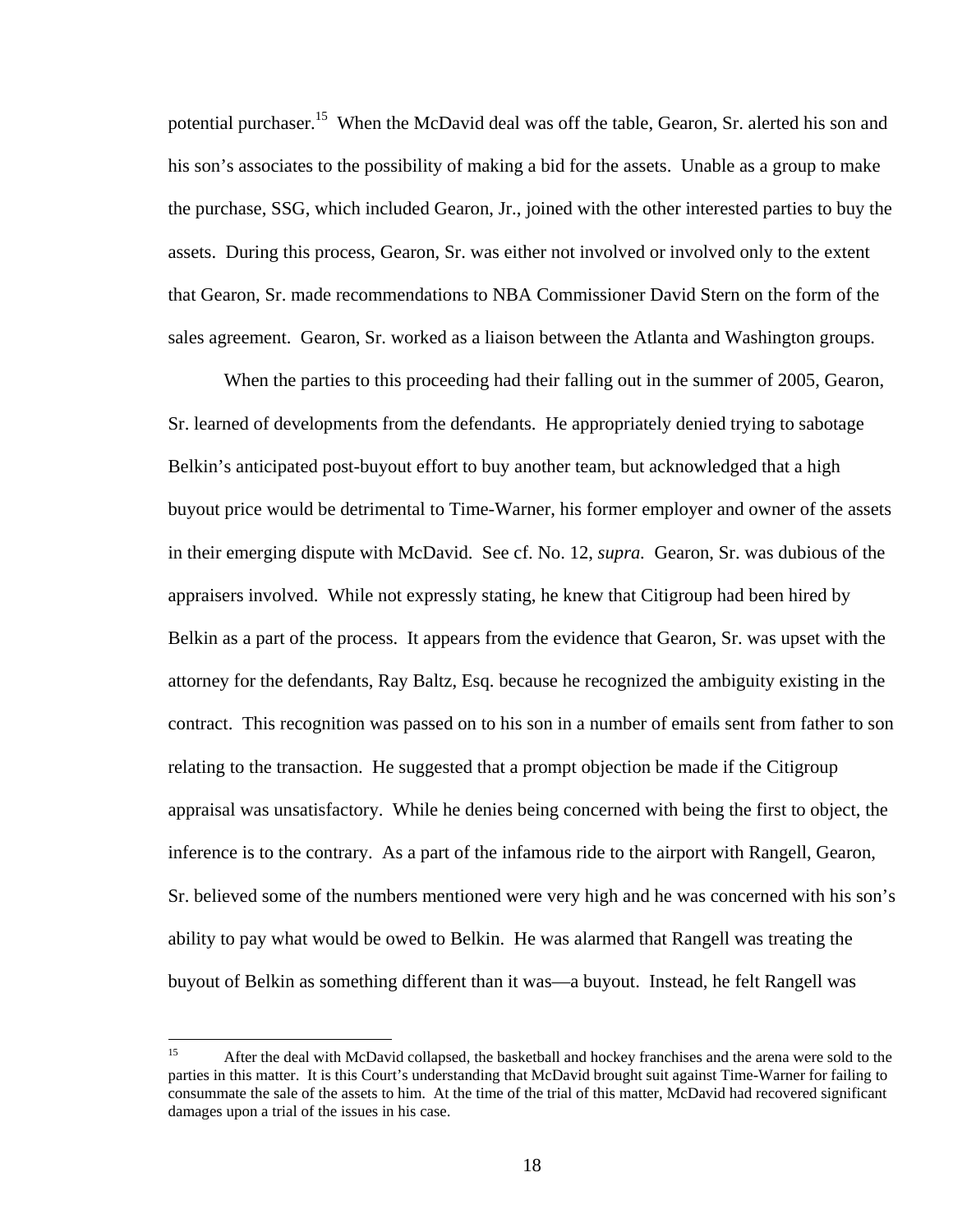treating the defendants as if they were trying to become owners and Rangell was brokering both the deal and the financing. On this point, the evidence is clear that Citigroup and Rangell expected to receive the bulk of the compensation for their work as a result of commissions earned when the buyout was financed. Rangell seemed skewed toward a high price according to Gearon, Sr.

# *Completion of the Citigroup Appraisal and the "Race to Object"*

 Under the PSA **§** 1.3**,** the first appraisal was to be completed within 30 days. Thereafter, any party wishing to object to the appraisal had five days to make the objection. The Citigroup appraisal was supposed to be completed by the end of September. However, no appraisal was forthcoming on a timely basis, nor was the appraisal completed by the end of October. This was not the direct fault of either the plaintiffs or defendants, although the back door communications, appraisal reports, supplemental information, and a threat to sue undoubtedly contributed to the delay. As mentioned *supra,* both parties lacked confidence that the Citigroup appraisal would be satisfactory and each began a process of supplying information believed to be relevant and, presumptively, better than the information gathered independently by Citigroup and the independent judgment about the information Citigroup was supposedly competent and qualified to fairly render.

 Each party retained a consultant to assist in the appraisal process. There is nothing sinister about this fact. The retention of the consultant allowed each party to gather and supply information which was believed pertinent to the appraisal process. For this purpose, Belkin retained a former National Football League player, Randy Vataha and his company, Game Plan, LLC. For the defendant sellers, their consultant was Sal Galatioto, a former investment banker now running a sports brokerage company. The use of the consultants, entirely warranted in a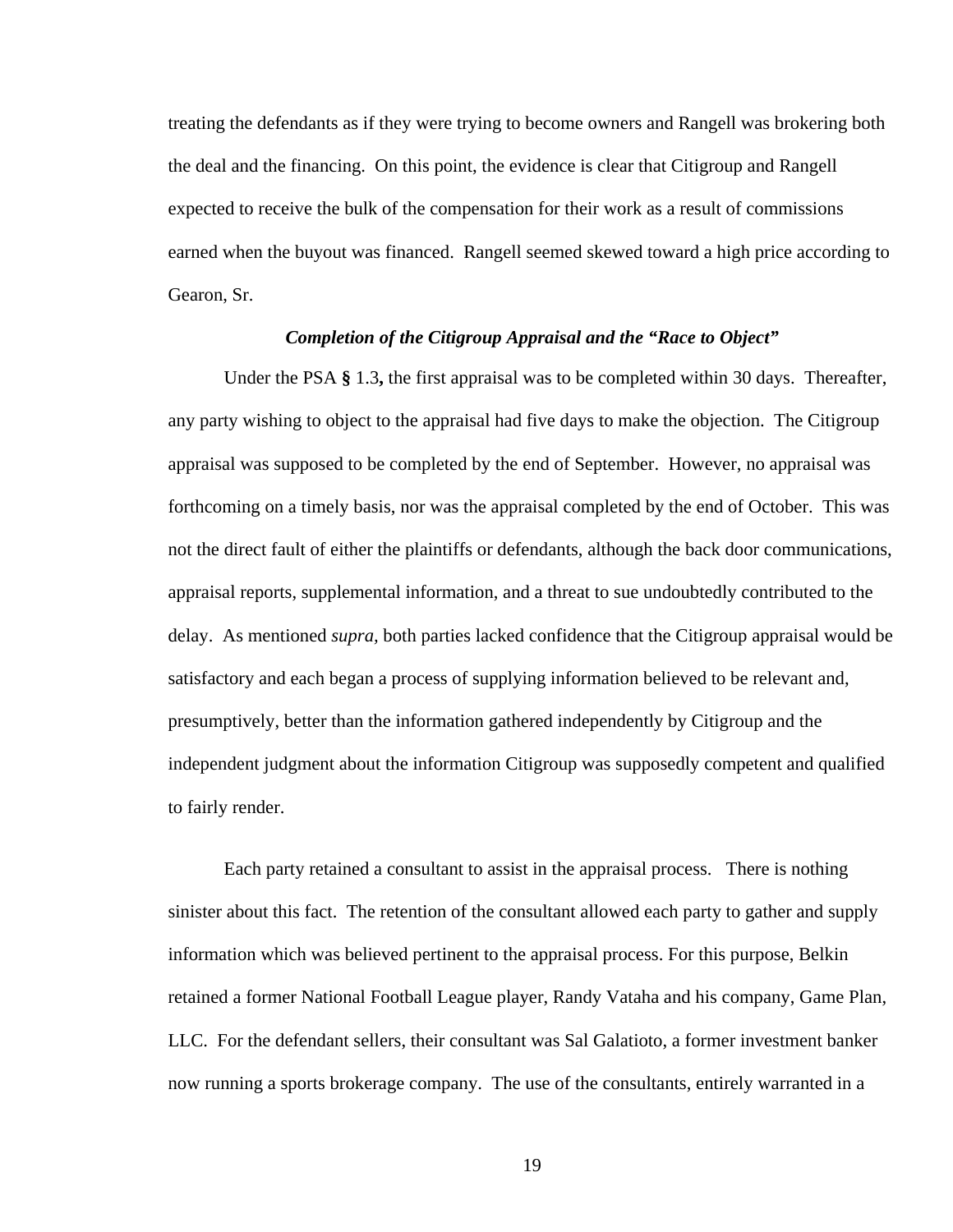transaction of this dimension, became an obstruction to the envisioned methodology, which was already flawed. Both parties pressed Rangell through the consultants and directly with their view of what should be the proper elements of price to be considered. Rangell, not wanting to displease anyone, undoubtedly included the information in Citigroup's calculus.

# *The "Race" to Object*

 As the Citigroup appraisal neared completion, Rangell was in touch with both parties. The expectation was for the appraisal to be faxed to the parties. Under the terms of the PSA, the parties had a window of five business days to object to the appraisal and trigger the process for a second appraisal. PSA § 1.2.

 Sensing that the appraisal from Citigroup was near, Raymond Baltz, Esq., November 22, 2005, called Lyman Bullard, Esq., outside counsel for Citigroup and inquired as to when the appraisal would be forthcoming, but did not reach Bullard and received no response. Later on the same day, Michael Gearon, Jr. called Rangell and asked for the same information and was told to expect the appraisal "tomorrow." Rangell asked for fax numbers, ostensibly for the transmission of the appraisal. Gearon told Rangell that he would be travelling and the appropriate fax number would depend on the time that the fax was to be sent. Gearon inquired whether the appraisal could be sent by email.

 The next morning, November 23, 2005, Gearon called Rangell to inquire as to how the appraisal would be sent and was told it would be faxed. In a second call, Gearon provided the fax number for Baltz at his Atlanta law firm. Apparently, during these conversations, Gearon received information that led him to expect that the appraisal would be sent at approximately 10:00 a.m. because he sent an email to that effect to Baltz.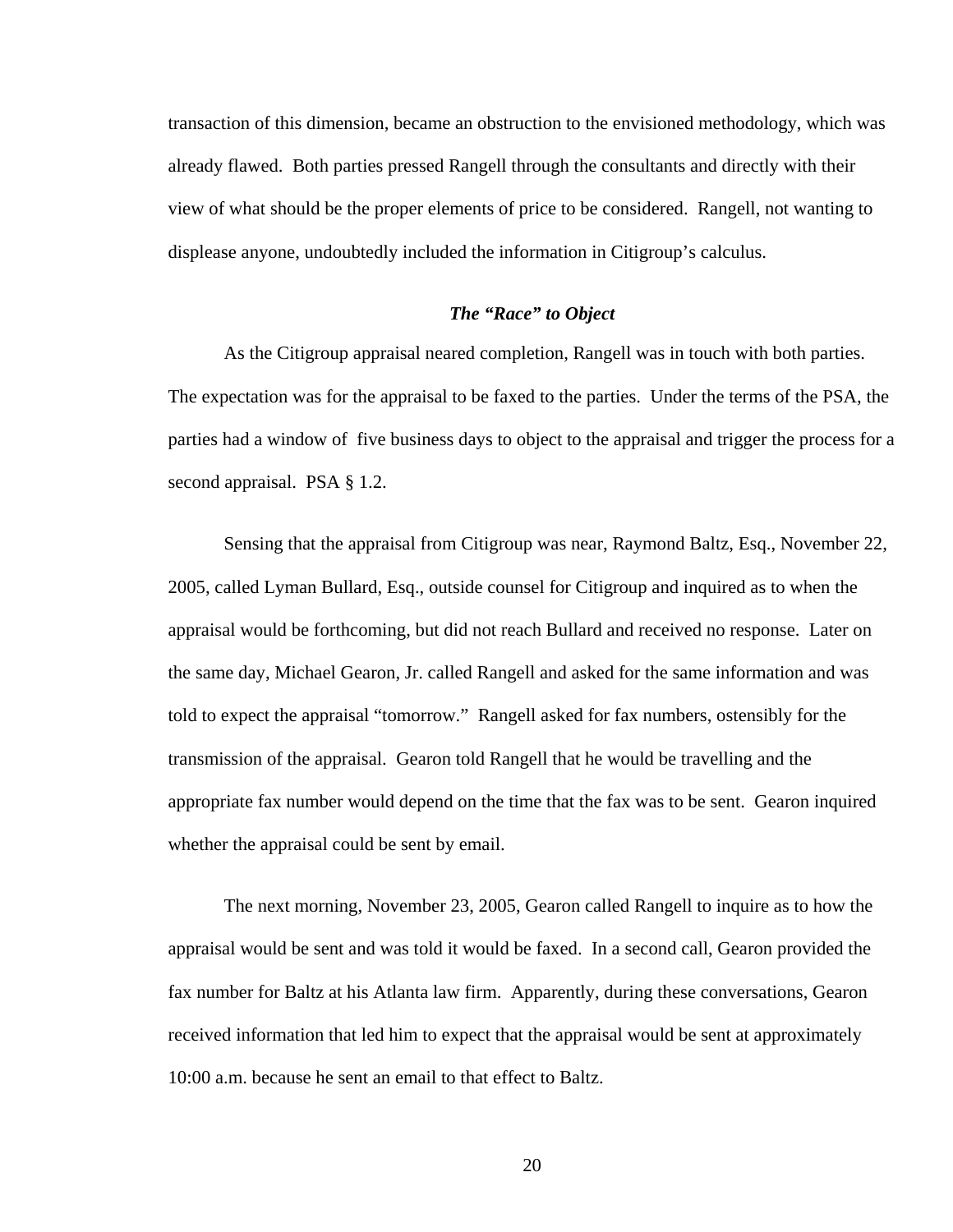On the same morning, Rangell was in touch with Riccio by telephone. Aspects of the appraisal were discussed such as what were the appropriate data bases that had been used, the role of the collective bargaining agreement, the use of revenue multiples, the discounted cash flow for Phillips Arena, a valuation of a combined asset sale as opposed to a piecemeal sale of the constituent parts, and the review by a Citigroup committee. Rangell was openly appreciative of the input of the Belkin team and thanked Riccio for the information provided. While there is no direct evidence about the methodology and the timing of the appraisal transmission, apparently, Rangell advised Riccio that he intended to send the appraisal by email, not by fax, and that the appraisal would be sent "shortly."

 Anticipating the receipt of the appraisal, and apparently having interpreted the PSA in a specific manner, Riccio stood by for the receipt of the appraisal via email and arranged for his secretary, Grace Gallagher, to stand by the office fax machine with a previously prepared objection to the appraisal. Riccio had previously emailed Rangell the Belkin permission to deliver the appraisal to HTPA by email. Undoubtedly, this confirmed to Riccio that the appraisal was going to be transmitted by email and not by fax. Almost immediately after the telephone call, the appraisal was transmitted by email and an objection to the appraisal was sent in accordance with the notice provisions of the PSA. This Court accepts the inference that the substance of the appraisal, but not necessarily the final amount, was known to Riccio and the Belkin side prior to the formal release of the appraisal by email. The Court also infers that the Belkin side had decided to object, and to be the first to object to the appraisal in advance of the formal release.

 For its part, the HTPA side was still expecting a fax receipt of the appraisal until Baltz received a call from Bullard at 10:56 a.m. on November 23, 2005, informing him that the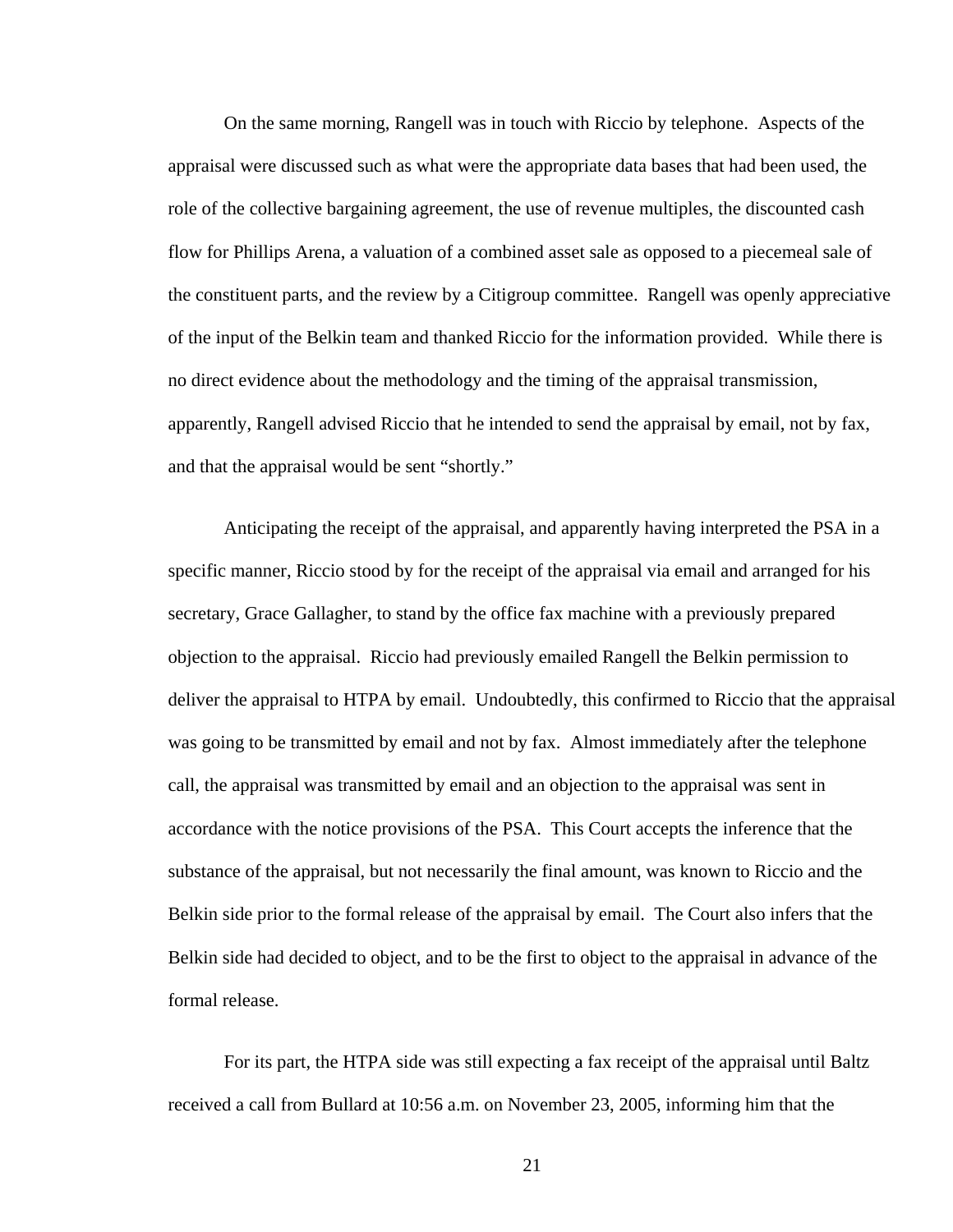appraisal would be sent "electronically later today."16 At the time of the call, Baltz was heavily engaged in the closing of a transaction for another client involving a reported billions of dollars. It is clear at this point in time, despite Michael Gearon, Sr.'s concerns about the possible right of the Belkin side to object to the first appraisal that had been ordered by the Belkin side, the HTPA side fully believed that it possessed the right to object to the appraisal and they had five days in which to do so. However, being cautious and prudent, and with some degree of alarm upon the receipt of the objection from the Belkin side, HTPA also objected.

## *The Expert Testimony*

 The Defendants presented the testimony of Z. Christopher Mercer, the chief executive officer of Mercer Capital which specializes in business valuations and investment banking. Mr. Mercer was received by the court as an expert in the drafting of buy-sell agreements, having written extensively on business valuation theory and practice and had authored a book on buysell agreements entitled, Ticking Time Bombs – Buy/Sell Agreements.

 The essence of the Mercer testimony was to opine that the characteristics of the PSA do not reflect a commercially reasonable arrangement. Included in his analysis in reaching his opinion were:

- An agreement where a party making the selection of the first appraiser would also have the right to select the second appraiser;
- If there was a race to object, the agreement would have to provide for a simultaneous transmission of the evaluation or appraisal;
- The use of Fedex, facsimile, or email do not provide for simultaneous delivery;
- It would be necessary to have all parties assembled at the same place and time;

<sup>&</sup>lt;sup>16</sup> Apparently everyone involved used the term "electronically" to mean transmission by email. It is to be noted that facsimile transmissions occur electronically as well, but the end product is produced on paper instead of a computer screen.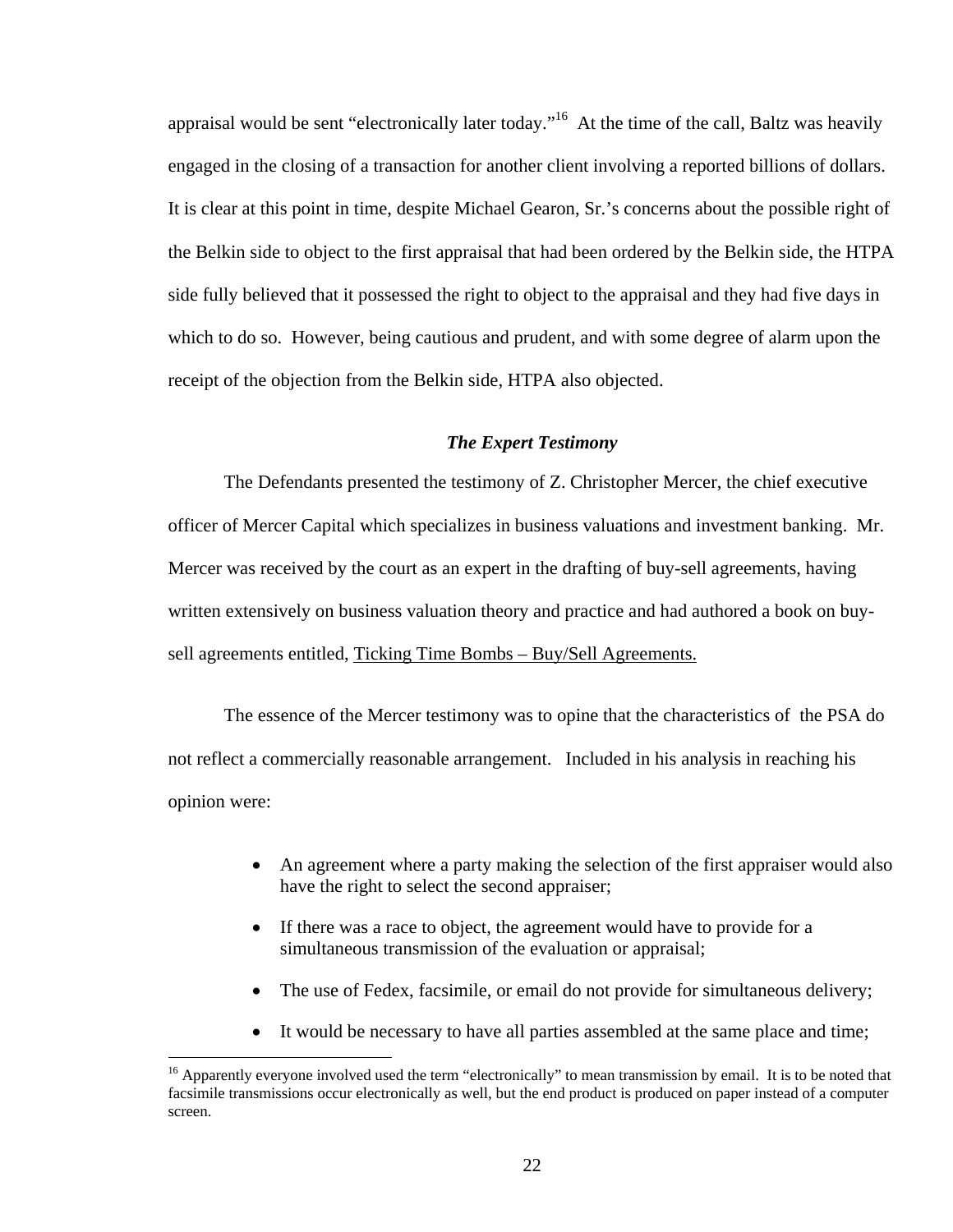A statement within the PSA of a clear objection methodology.

Mercer also testified that he had never seen an agreement like the PSA with the process for objection. On cross-examination, Mercer stated that he had examined the PSA, the OA and had extensive experience in buy-sell agreements. He acknowledged that he did not consider the negotiating history of the PSA, the post agreement conduct of the parties, and the dialogue between the drafting counsel, Floor and Baltz. He also acknowledged that he was not experienced in the purchase or sale of sport franchises. Interestingly, Mercer further opined that the right to select the appraiser is less important than believed by the parties if the appraising banker was truly neutral in its evaluation, had no material business relationship, and was truly experienced. However, Mercer also opined it was not reasonable for the parties to try and influence the appraisal, but that it was almost always done. The sum total of the Mercer testimony is that the "race to object" is a contorted, unreliable and unreasonable interpretation of the contract that is not shown by the actions of the parties nor something routinely used in commercial transactions. Mercer was credible and persuasive in the limited area upon which he was called to opine.

### *Post Appraisal Conduct of the Parties*

Following the receipt of the Citigroup appraisal and the submission of objection, Belkin proceeded to retain J. P. Morgan to provide the second appraisal. At \$2,000,000, the retention of J.P. Morgan was at a significantly higher cost than the Citigroup appraisal. Belkin tasked J. P. Morgan in the same manner as it had tasked Citigroup in the creation of the appraisal. This method of tasking caused Morgan to consider certain post August 17, 2005 information. Specifically, Morgan included in consideration of its appraisal the Ticketmaster agreement impact even though the agreement had not been finalized. Morgan also considered the NHL XM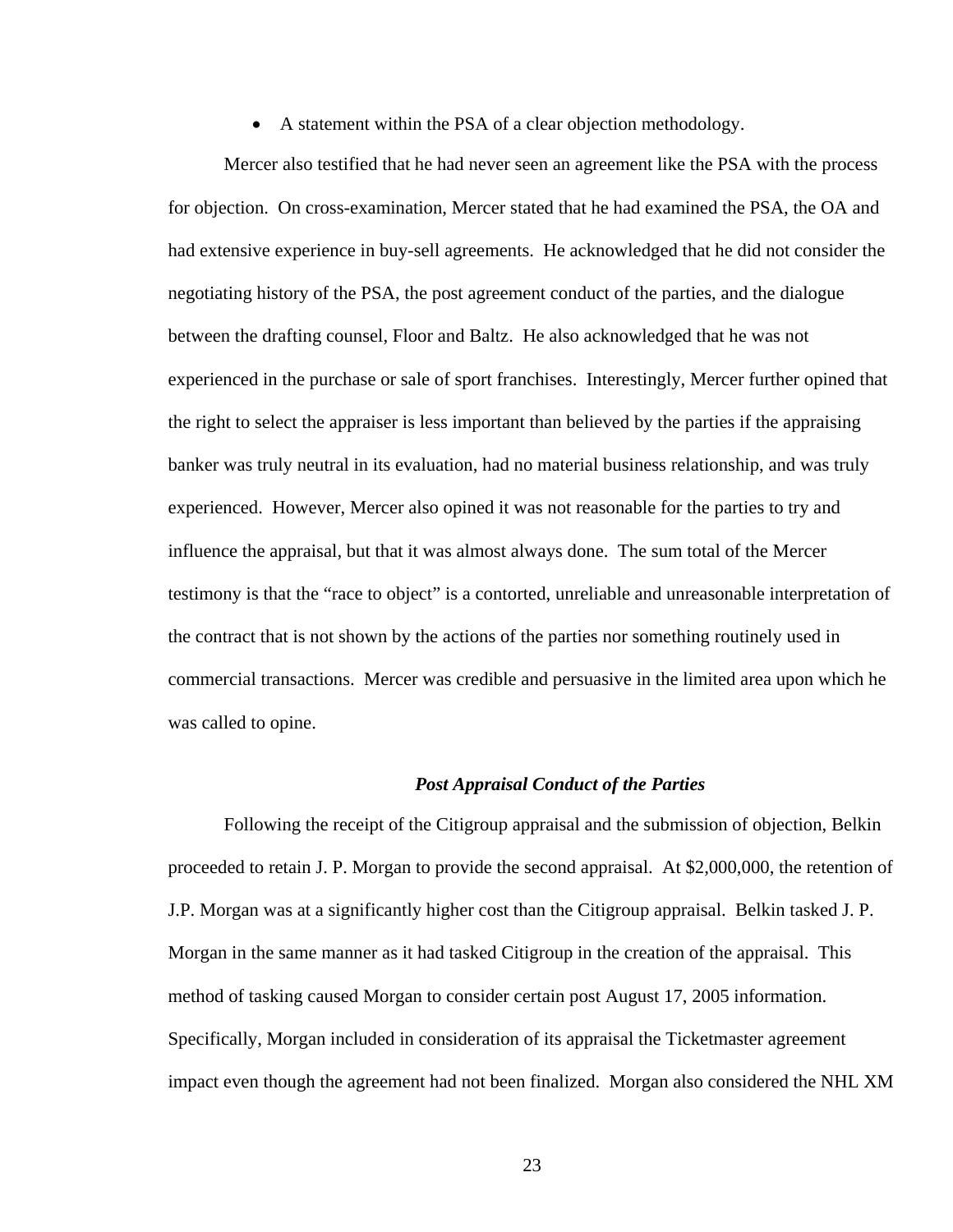Radio deal finalized in September, 2005, fan attendance statistics for 2005, and projections about NHL revenue sharing in the forthcoming collective bargaining agreement which had been negotiated, but not ratified by the players' union as of August  $17<sup>th</sup>$ . Additionally, J.P. Morgan was not instructed by Belkin to consider the personal guaranties of the owners to the lenders and the NBA.

Under the belief that HTPA was the entitled party, J. Michael Gearon, Jr. opened negotiations with another eligible banker, Morgan Stanley, for the purpose of developing the appraisal that HTPA believed it was entitled to obtain. The Morgan Stanley negotiations were finalized effectively on November 28, 2009, but not reduced to writing on that date. Mr. Belkin called the Morgan Stanley representative, Paul Taubman, during the period of the HTPA negotiation. Ultimately, Morgan Stanley, originally eager for the assignment, recognized the impending storm clouds of litigation gathering over the matter. Morgan Stanley took the position that it would work on and complete the assignment provided that a court ordered that HTPA was legally entitled to select the second appraiser. It is not clear from the evidence that the Morgan Stanley hesitancy was the result of the Belkin telephone call.

It was at this juncture that the parties had some discussions between attorneys regarding the selection of the second appraiser, the dispute as to which side was entitled to make the selection, and the rush to litigation. HTPA, through counsel, wrote a letter to Belkin and its proposed eligible banker who would serve as the second appraiser. This brought any possibility of contract implementation to a halt. Ultimately, this letter did not affect the outcome of the contract and the dispute. The parties reached a standstill agreement in anticipation of legal resolution of their differences. It was acknowledged by both sides that the universe of eligible investment bankers was a known group of bankers, but there was a lingering concern about the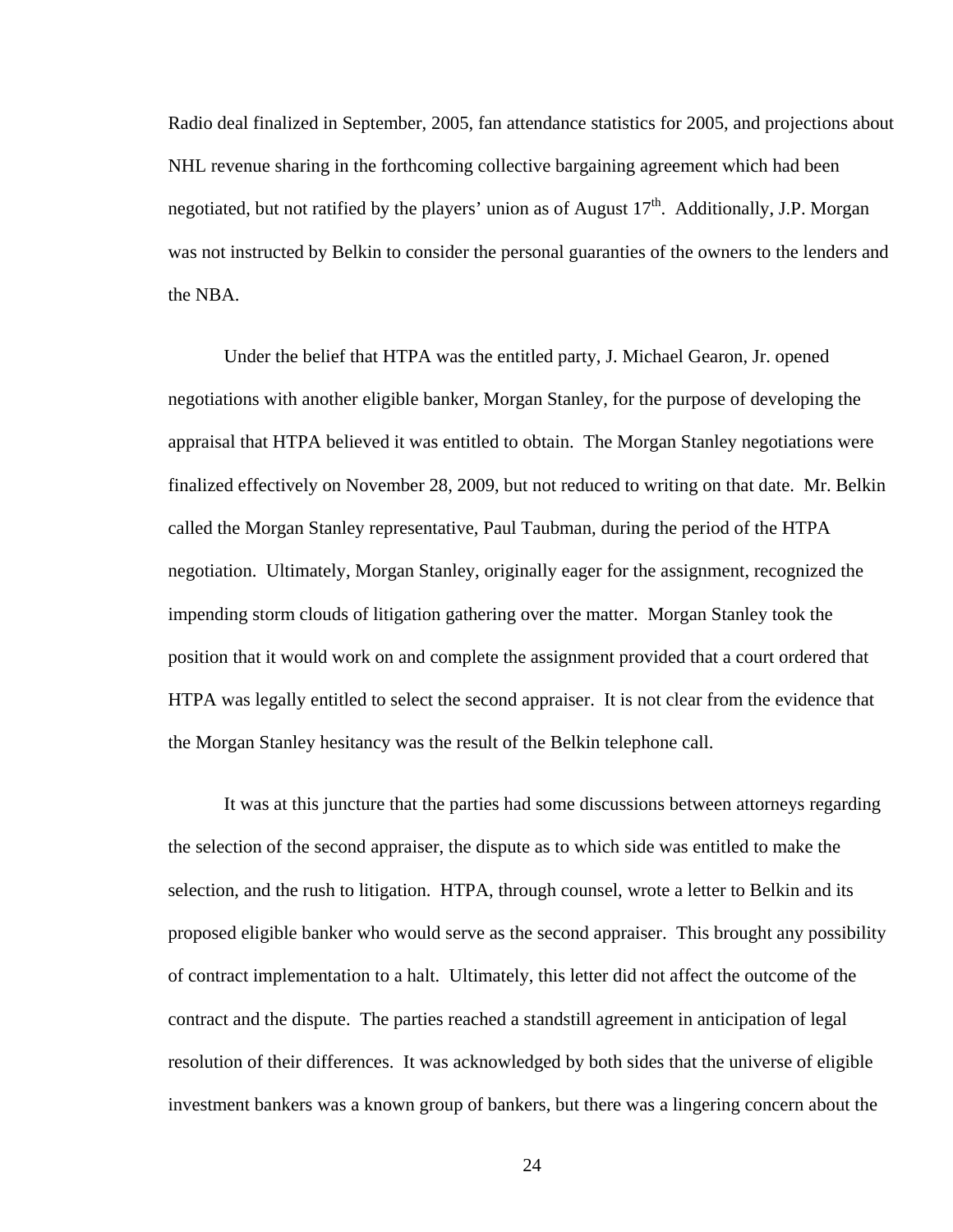choice of banker and the enforcement of the agreement via injunctive relief. After the instant litigation ensued with the filing of a complaint by Belkin on November 23, 2005, the parties agreed to a standstill in the process of selecting additional appraisers until the court considered the rights of the parties under the PSA. The parties have some disagreement about the "standstill" agreement. It is clear that, *inter alia,* the parties agreed that the litigation would be expedited by the parties and that a third appraiser would not be selected until the Court made essential rulings.

### *Third Party Post Contract Actions*

 Although the litigation of the validity of the contract has ensued, none of the actions necessary to the finalization of the PSA have occurred. While there is a valuation or appraisal that has been performed by Citigroup, the impasse over the selection of the second and third investment bank appraisers persists. Consequently, no entity has acted on the estimate of fair market value by Citigroup. Indeed, both parties have objected to the appraisal. There has been no action by the Atlanta Spirit auditors to determine the value of the Belkin interest in accordance with § 1.2 of the PSA. No request has been made to the NBA or the NHL for the approval of the Belkin buyout by HTPA nor has any Settlement and Release Agreement been executed and delivered as required by the PSA.

 In addition to the third party actions, there has been no default by either party that would trigger the penalty provision of the PSA. The penalty provision applies to the payment of the purchase price after it was determined by the three appraisal process, the determination of value by the auditors, the league approvals and the receipt of the Settlement and Release Agreement. The penalty provision is inapplicable because none of these things have occurred due to the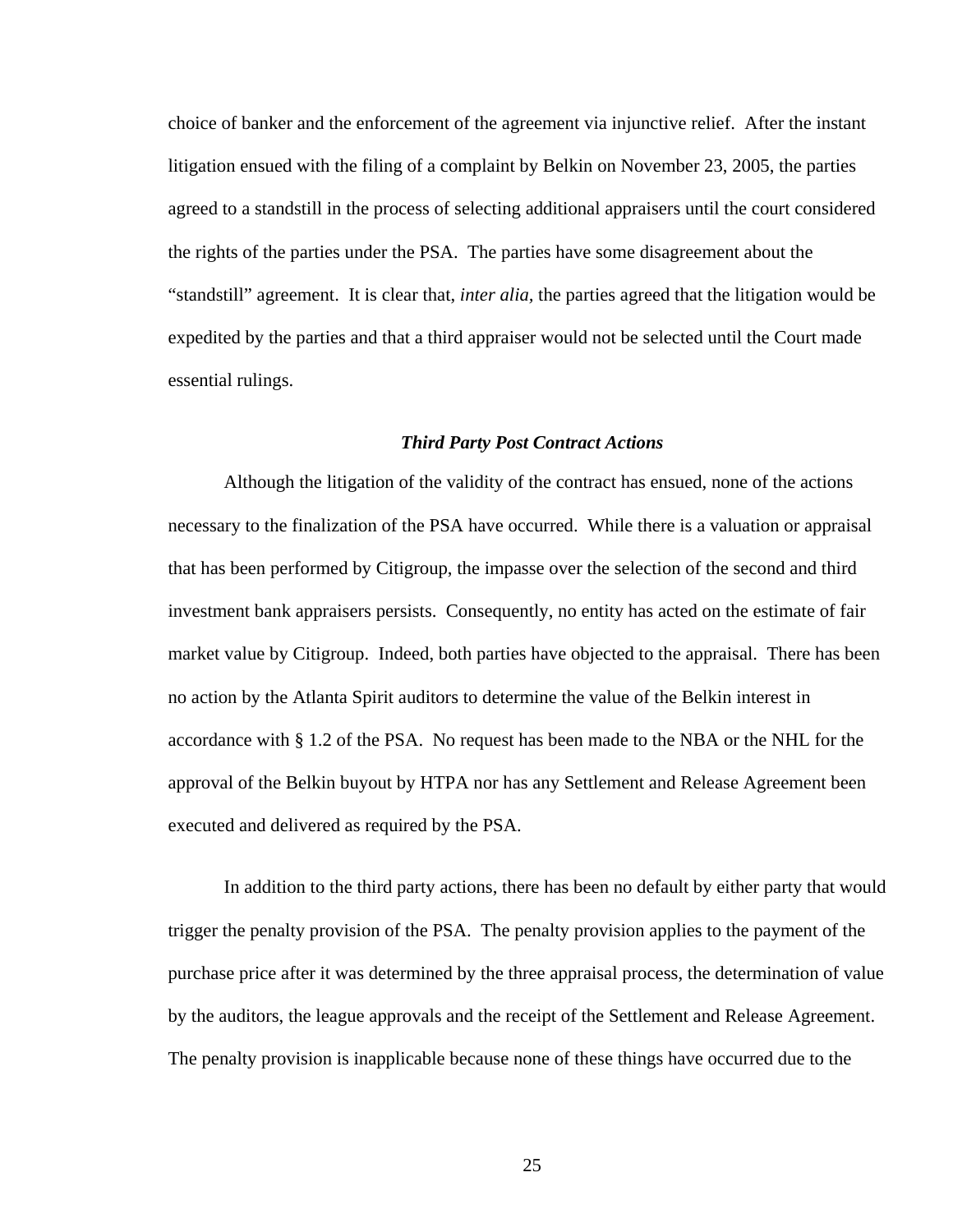positions taken by each of the parties regarding the selection of the second eligible banker for the determination of FMV.

## *Discussion and Conclusions of Law*

 It is clear to this Court that the parties to this dispute have elected different prisms with which to view their joint arrangement. The parties differ sharply upon the key elements of the asserted agreement represented by the PSA. Among their disagreements are:

- 1. The value of the sports franchises and related property interests and the proportionate value of Belkin's interest;
- 2. The method to be utilized in determining the identity of the appraisers to make the valuations;
- 3. The identity of the appraisers making the valuation;
- 4. The description of Fair Market Value to be used by the appraisers in making their valuations;
- 5. The information, history, and material that should be properly considered by the appraisers;
- 6. What should happen from this point forward.

The world of high finance includes the ownership of sports franchises. It is undisputed by the parties that the ownership requires significant resources and sharp business acumen in order to succeed. Sport franchises are no longer side shows in the portfolios of wealthy businessmen. Rather, they are more and more the central business for many of the owners. Because of the high capital cost for acquisition and continuation of the operation of sport franchises and related businesses, joint ownership of franchises has become more common. The ownership of a franchise is much more than fielding a team to compete with other similarly situated teams. Currently, franchise ownership requires sophisticated business management personnel, appropriate business and sport facilities, business plans, policies and strategies, sound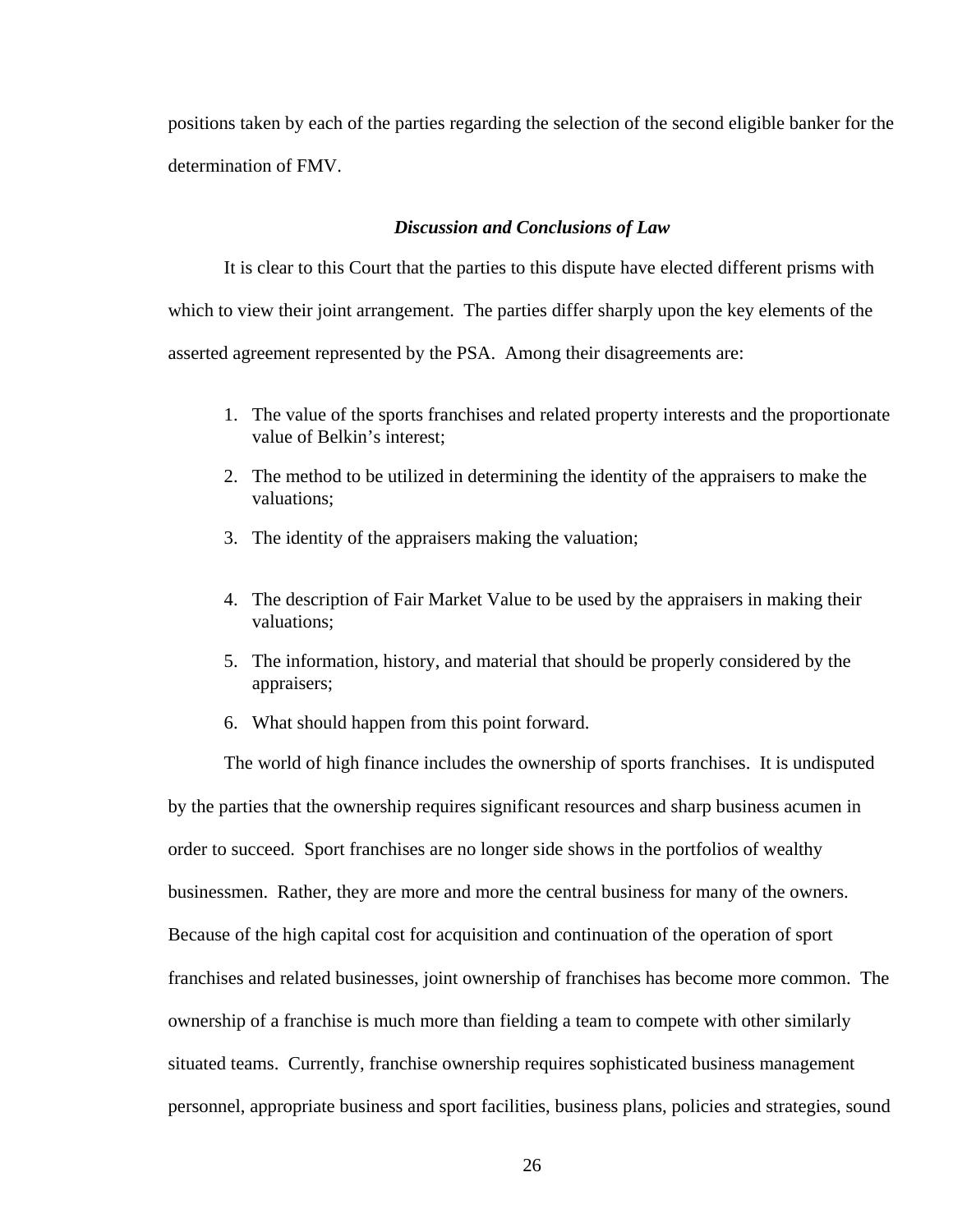marketing and promotion, experienced and capable personnel for the management of the "sport" side of the business, and phalanxes of accountants, lawyers, consultants, tax experts and other professionals to whom owners may turn for advice. This is as it should be when dealing with a commodity of great value. $17$ 

Such assistance was not lacking in the dispute that is the subject of this suit. All of the participants have extensive business experience, some of which related to sport business. At the time of the initial purchase of the sport franchises and the negotiation of the ownership agreement, the parties relied on experienced attorneys who had served them well in the past. Negotiations on details of the ownership arrangement took months to complete and provided for an Operating Agreement that has served the business operation reasonably well. In sharp contrast, the PSA was an agreement that was reached in a matter of hours in which the attorneys laboring on behalf of the parties were being urged to complete their work to meet expectations generated primarily by the National Basketball League management. In the amazingly short period of approximately thirty hours, the attorneys developed a comprehensive document for the buyout of the Belkin interest. The work of the attorneys was followed and approved by the parties even though some issues were not clearly defined. Specifically, the parties, through counsel, *post* contract developed an understanding as to how to deal with conflicts of interest involving the eligible bankers who had a personal banking relationship with a party or parties.

It was only when the agreement was put into actual operation that its flaws became apparent. This flawed process coupled with the recognition by Belkin that it might be possible to manipulate the process created the problems which have vexed the parties and this Court. Specifically, Belkin bargained for and received the right to choose the first eligible banker. This

 $\overline{a}$ 

<sup>&</sup>lt;sup>17</sup> Van Riper, Tom; The Most Valuable Teams in Sports, *Forbes Magazine*, January 13, 2009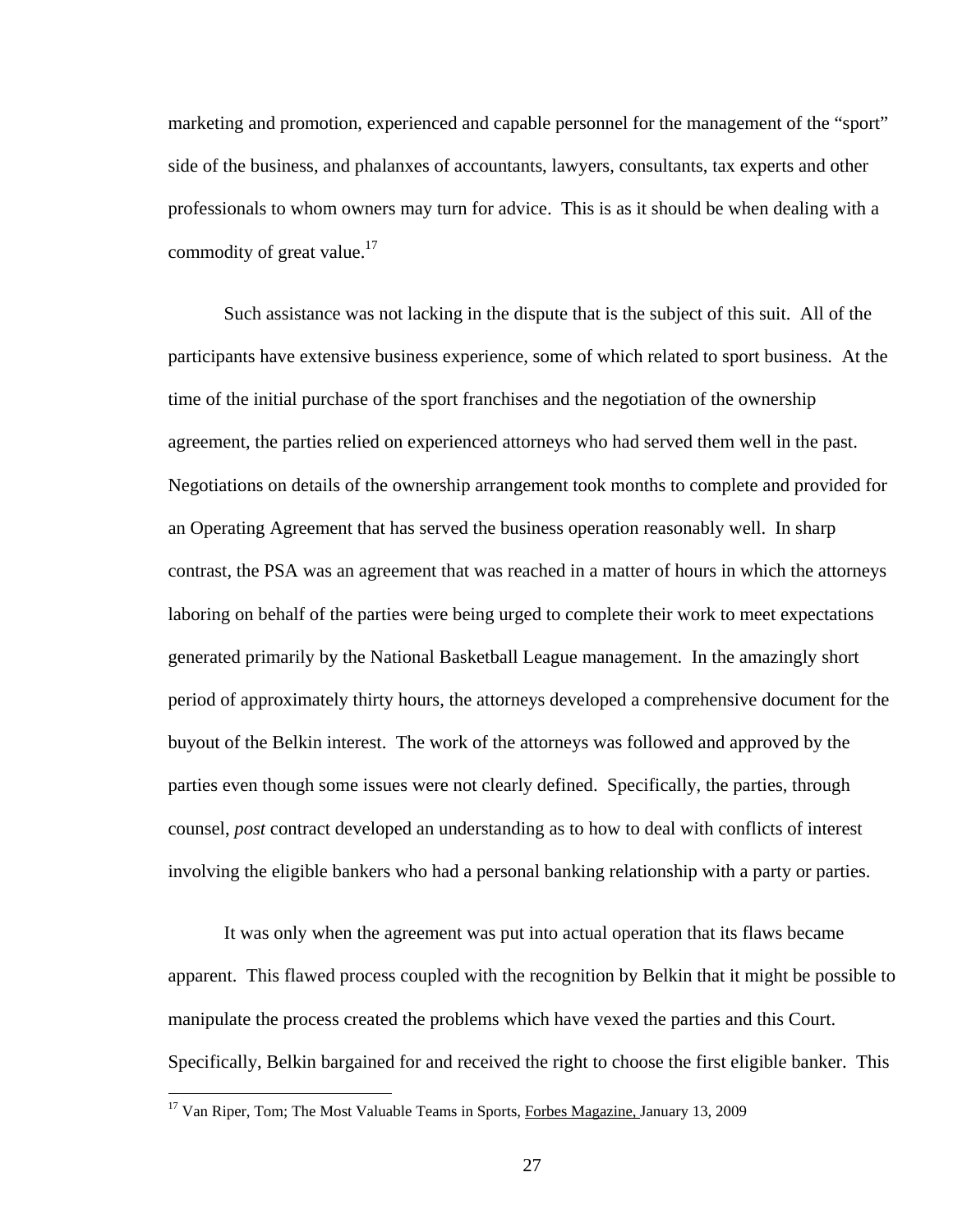was obviously something that Belkin thought was important, and impliedly, if not explicitly, so did HTPA. It may well be that Belkin and HTPA felt they had the capacity to so influence the eligible banker so that the valuation would be to their each, individual liking. The right to select the eligible banker coupled with evidence that both sides tried to manipulate Citigroup emphasizes the importance of the eligible banker selection.

The next step was to position for the selection of the second eligible banker. If one side or the other could couple the selection of the second eligible banker together with further manipulation of valuation, then the deal would be successful for that side. Apparently recognizing the importance of selecting the second eligible banker, Belkin gained knowledge of the expected Citigroup valuation in advance. Belkin's actions immediately upon the release of the Citigroup valuation implicates advance knowledge, which, if there were to be a race to object to the valuation is a critical advantage. This advantage taken with the communication of the valuation before HTPA had notice would seal the deal for Belkin. Having selected and manipulated both the first and second eligible bankers, the objection by HTPA would be rendered almost meaningless. If a third eligible banker valued the assets less than it's predecessors, it would make little difference because, at the very least, the lower of the two earlier valuations would be used. Thus if Belkin could live with Citigroup's valuation and manipulate the eligible banker it chose for the second valuation, being forced out of ownership would result in a windfall gain when compared to the cash investment paid in just a few months earlier. This, of course, represents HTPA's theory of the case. While the evidence points with significant weight in that direction, it is unnecessary to have to reach that conclusion.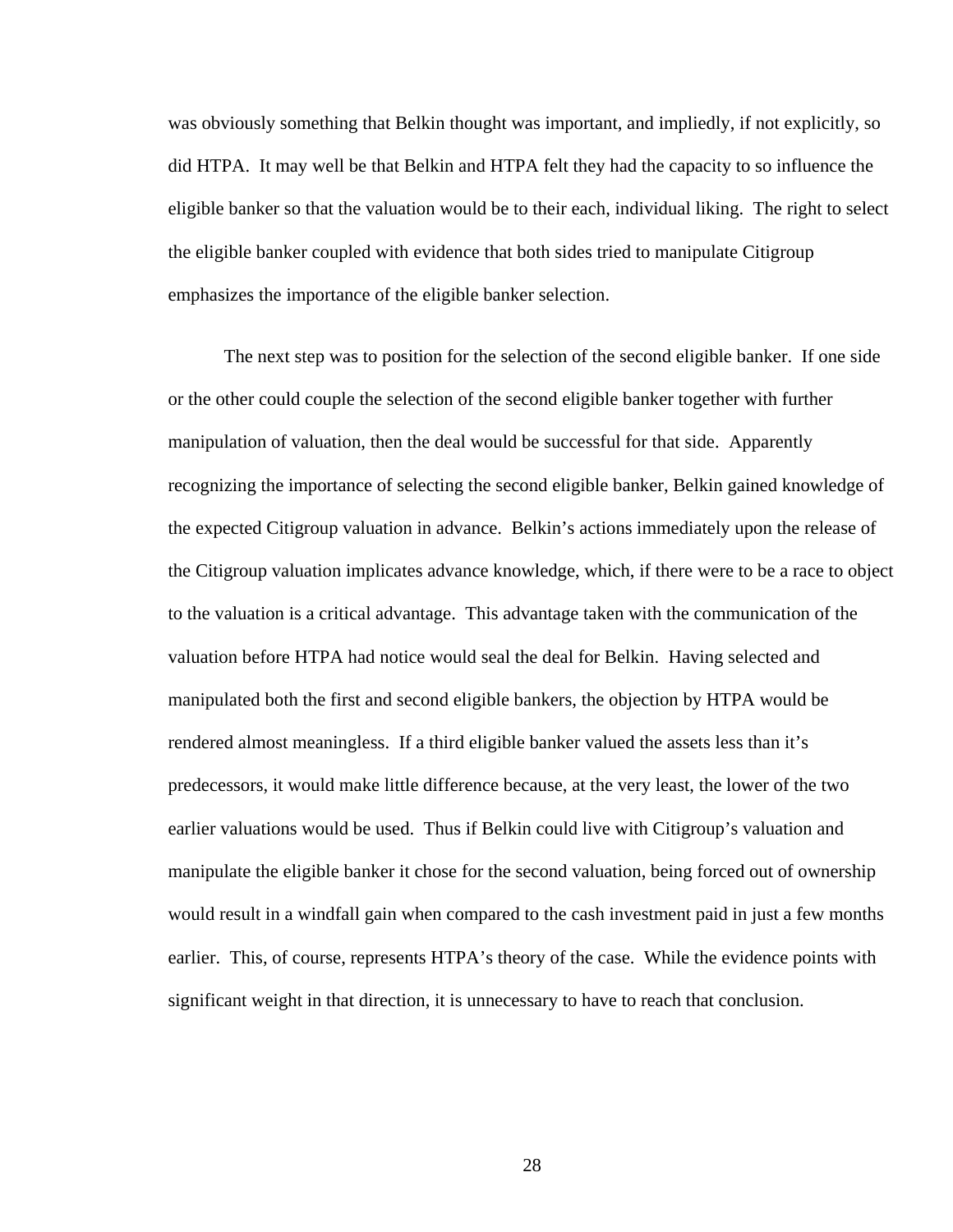## *The Appraisals or Valuations*

 Both parties presented extensive evidence, primarily by deposition, regarding the appraisals. As discussed, *supra,* the appraisals were to be independently conducted by qualified, eligible bankers to determine the fair market value as of August 17, 2005. If it were necessary to review the appraisals, there is considerable evidence that the Citigroup appraisal was flawed by the outside influence of both parties. If this were the only stumbling block to the resolution of the dispute between the parties, obviously this Court would order new appraisals. However, as will be seen, the parties impasse and lack of agreement on contract methodology and operation makes a review of the appraisals by this Court unnecessary. Additionally, as this Court advised the parties during the taking of testimony, it was not the role of the court to parse through the reasoning of the eligible bankers in making their appraisals. The parties thought they bargained and achieved a methodology of a self-correcting approach to valuation.

While the parties may differ on the appraisals, it is clear that both parties sought to influence the appraisal process by providing information directly and indirectly. However, the eligible bankers were selected because they were expected to be competent for the task and independent. In other words, the eligible bankers were believed by the parties to be able to resist the entreaties of both sides, interpret information given to them correctly without the bias of source, gather independent information, and to avoid conflicts of interest. Aside from the observation that the tasking of J.P. Morgan by Belkin was incorrect, the use or non-use of information, its accuracy, its importance to the calculus, and other factors considered by the bankers is of no moment to this Court. The terms of the PSA relating to the bankers is clear enough and the protections against an appraisal "going off the reservation" were in place. The appraisals are not the issue in this case.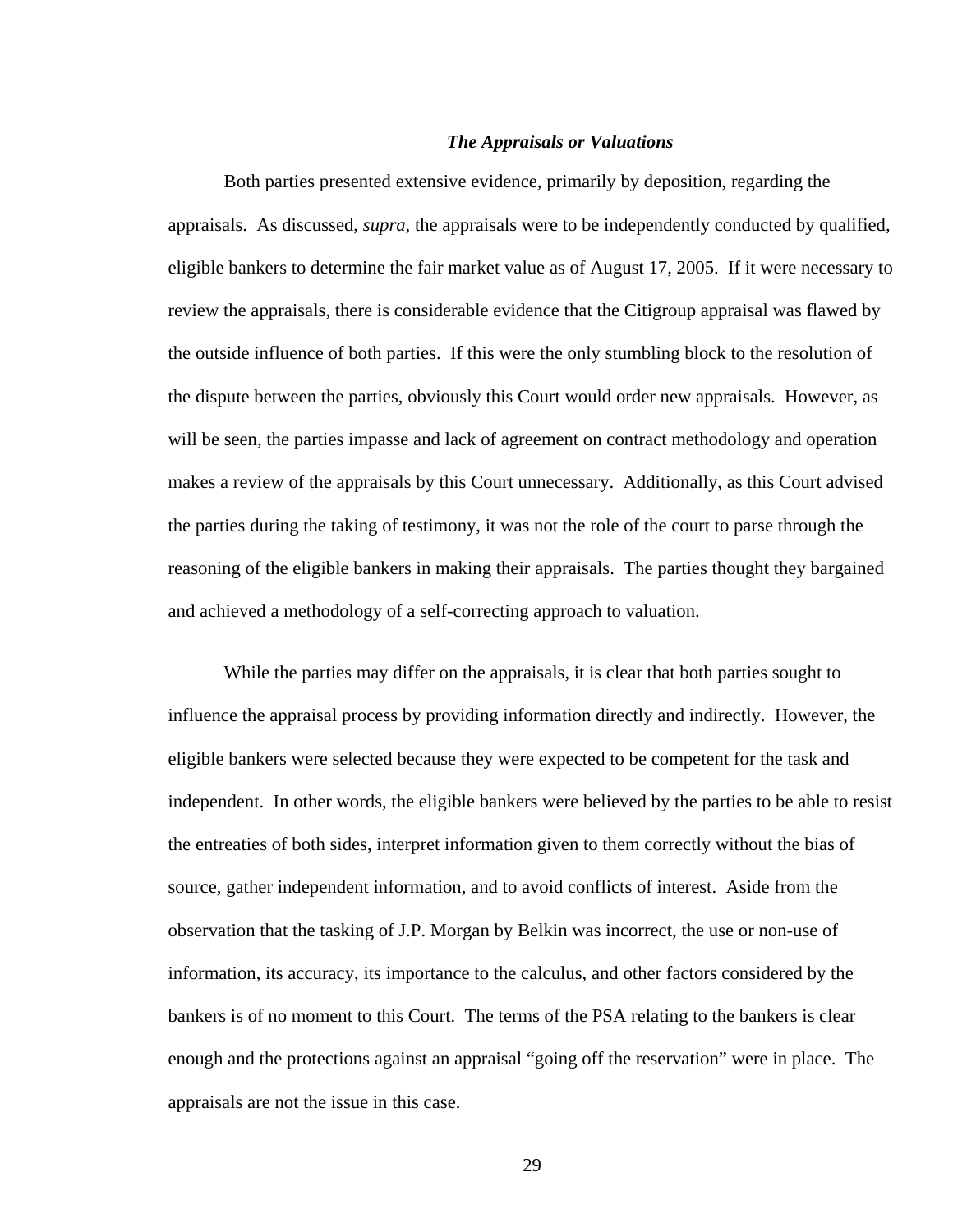# *The Race to Object and the Right to Object*

 The previous ruling of the Court of Special Appeals in this matter makes the idea of a race to object irrelevant. The Court of Special Appeals expressly determined that both parties had the right to make and did make timely objections to the first appraisal. *Belkin v. HTPA*, *supra*, p.14. While considerable trial time was expended on the "race" issue, there is virtually nothing in this extensive record to suggest that there was a "race" to object and that first in time makes a party first in right. In point of fact and evidence, it is overwhelming that the parties did not agree to have a race to object. It runs contrary to the express language in the agreement. Additionally, the "race," if there was to be one, was not a clearly defined event, is not evidenced anywhere in the agreement or in any of the dealings of the parties, was the subject of possible manipulation and collusion, and was not a commercially reasonable method or a commonly used technique in dispute resolution.

Upon remand, it is the mandate of the appellate court to this Court to determine what was the agreement, if any, as to how to proceed if both parties made timely objections. Ironically, both parties now assert the position that there was no race to object. While HTPA states there was never an intended "race to object," its actions at the time of the disclosure of the appraisal suggest it might have felt otherwise. On the other hand, Belkin complains that all argument about a "race to object" are misplaced and that the provision was designed to protect against a runaway appraisal. Not withstanding earlier observations about why the contract did not contain a "race to object" provision, the Belkin position is that it was first to object and what HTPA did thereafter is of no consequence. Belkin further reasons that the eligible bankers came from a list and, therefore, it makes little difference as to which second eligible banker was chosen. Belkin's actions belie their beliefs. At the time of the receipt of the first appraisal, Belkin treated the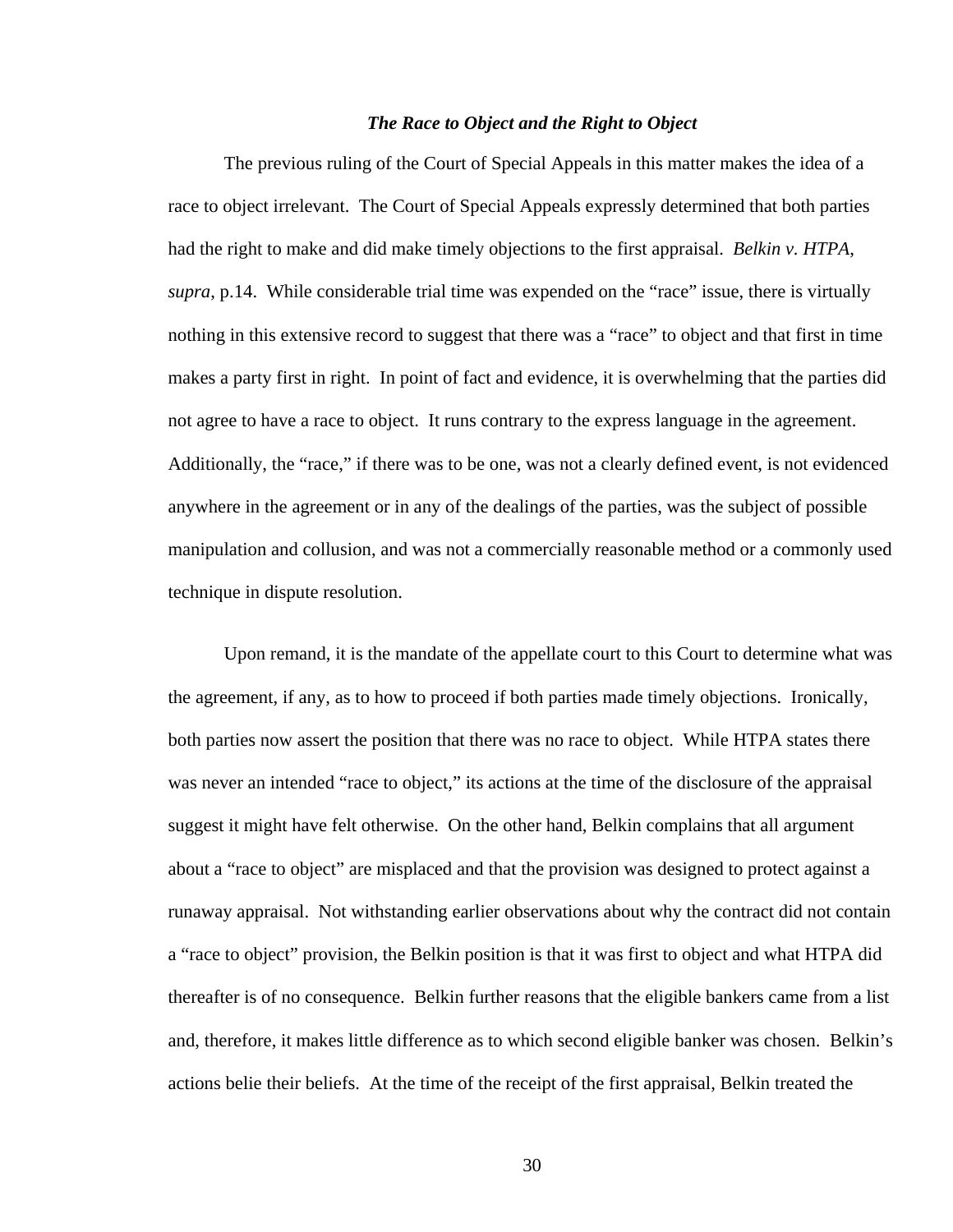matter of objecting as if it was a race to the exclusion of the rights of HTPA, and as was stated earlier, Belkin fought hard to bargain for the right to select the first eligible banker. It is illogical to suggest the first eligible banker is critical and the second eligible banker is non-consequential.

### *Was There An Agreement If Both Parties Objected?*

It is to be laid to rest that both parties made a timely objection. The next question is to decide what, if any, agreement exists between the parties as to what should happen if both parties objected. In its decision, the Court of Special Appeals remanded this case because the intention of the parties was not expressly stated.

Because the PSA has been found to be ambiguous, this Court looks to extrinsic parol evidence to determine if there was a meeting of the minds. Under Delaware law, this Court must look to relevant extrinsic evidence that reveals the parties' intent at the time they entered into the contract. *Eagle Indus., Inc. v. DeVilbiss Health Care, Inc*., 702 A.2d 1228, 1233 n.11 (Del. 1997); *Comrie v. Intersays Ntworks, Inc*. 837 A.2d 1, 13 (Del. Ch. 2003); *Cities Serv. Co. v. Garginier, Inc*., 344 A.2d 254, 258-259 ( Del. Super. Ct.) appeal dismissed, 349 A.2d 744 (Del. 1975); *Coca-Cola Bottling Co. of Elizabethtown, Inc. v. Coca-Cola Co.*., 769 F. Supp. 599, 616 (D. Del. 1991). However, the scope and nature of extrinsic parol evidence is not unlimited. Under Delaware law, only some types of parol evidence are permitted. Evidence of prior agreements and communications of the parties, business custom, trade usage or course of dealing, overt statements and acts of the parties, the business context, and prior dealings between the parties are examples of permitted extrinsic evidence. *Eagle Indus*., 702 A.2d at 1233; *Supermex Trading Co. v. Strategic Solutions Group*, Civ. A. No. 16183, 1998 WL 229530 at \*3 (Del. Ch. May 1, 1998). Within the context of this dispute, business custom and trade usage play no significant role in discerning the intent of the parties because the prior course of dealings was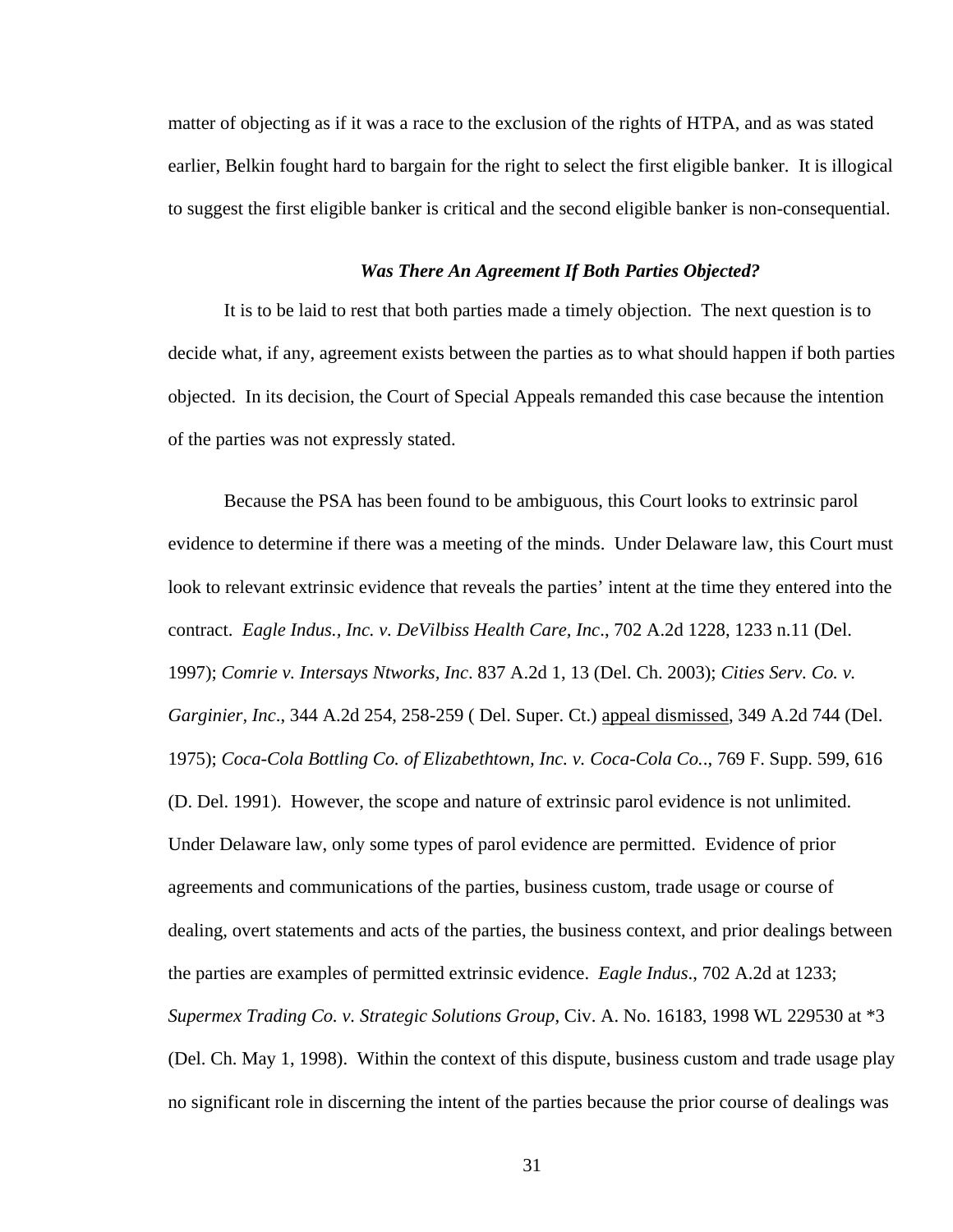limited to the negotiation of the Operating Agreement and not regular, repetitive interactions over a significant period.

Nor is there any subjective interpretation of the PSA by either side that was shared with the other side, or should have been known, that would give rise to an implicit understanding. *Comrie*, 837 A.2d at 13; *United Rentals v. RAM Holdings, Inc*., 937 A.2d 810, 835 (Del. Ch. 2007); Klair v. Reese 531 A.2d 219, 223 (Del. 1987); Restatement (Second) of Contracts §201. There was no disclosed, shared intent orally expressed during the negotiations.

The principal authors of the PSA both testified that they never contemplated a situation where both parties objected. It is important to note that the question before this Court is not whether both parties had the right to object, but what should occur if both parties did object. The testimony at trial of Raymond Baltz, Esq. who represented HTPA in the PSA negotiation and Richard Floor, Esq. who represented Belkin could not have been clearer. Both lead negotiators stated that they did not contemplate that both parties would object. In its brief in argument to this Court, Plaintiff Belkin concedes this is the case. Belkin Post Trial Reply Brief, II. B., p. 4. Instead, both negotiators expected that if the appraisal were too high, HTPA, as buyer, would object, and Belkin, as seller, would object if the appraisal were too low. This Court considers the views of the negotiators, especially where their views are consistent with each other and are not illogical to be of great importance.

As determined by the Court of Special Appeals, there is no language in the agreement that touches upon such a situation. Further, there is no evidence that anyone else made such an agreement, either in writing or orally, expressly or implicitly. In fact, this Court finds that no one contemplated the legal entanglement that resulted when both sides objected. In other words,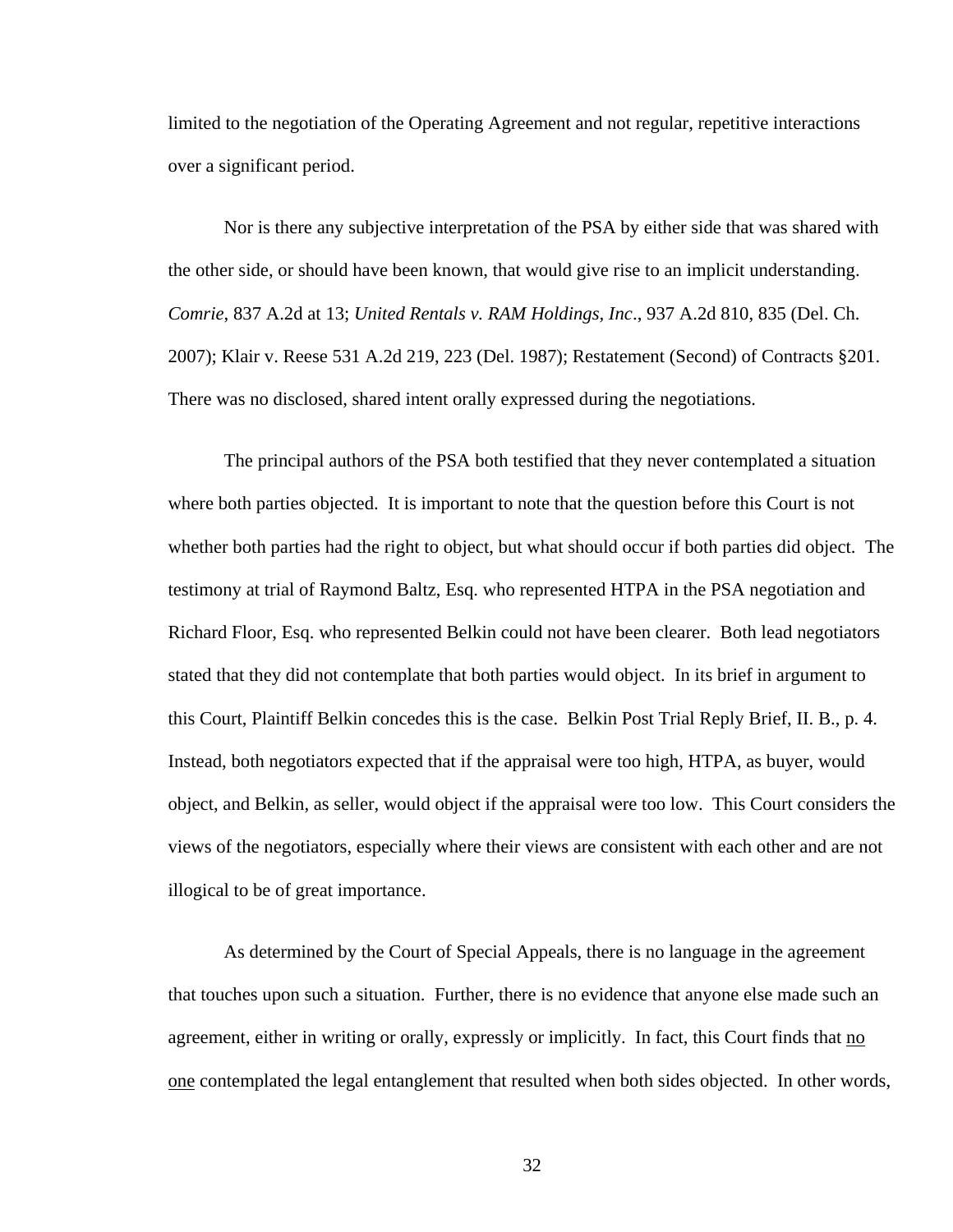there is no extrinsic evidence of an agreement of what should occur when both sides objected. Neither side has presented evidence of any mechanism for contract completion or resolution when both sides object. Instead, each side has taken pains to suggest that they have the legitimate right to the selection of the next eligible banker to make the next appraisal. As stated above, that is not the issue before this Court.

This Court is also not permitted to indulge in the interpretation of post-contract actions to discern what the parties intended by their contract.

Although it is the theory of the PSA that the list of eligible bankers would contain only neutral bankers, the practice of the parties shows the desire to corrupt the neutrality. The hiring of "consultants" by each party to "assist in the gathering of pertinent data" demonstrates a common methodology to influence the outcome of the appraisal process. This fact alone demonstrates the materiality and importance of the right to select any eligible banker during the process. This element coupled with the intense negotiation, centering in part, on which side would get to select the first eligible banker to begin the appraisal process, also demonstrates its importance. This Court is more than satisfied by a preponderance of the evidence that there was never a meeting of the minds as to what was to have happened if both sides timely objected to the initial appraisal. Additionally, this Court is also satisfied by a preponderance of the evidence that the decision to select the second eligible banker is a material term or condition. Finally, this Court declines to supply any term or condition of which there was no agreement, being satisfied that the understanding which is lacking is not mere trade terminology or usage.

In this matter, Belkin has the burden of showing, by a preponderance of the evidence, the "obvious conclusion" that the parties reached a reasonable shared meeting of the minds that the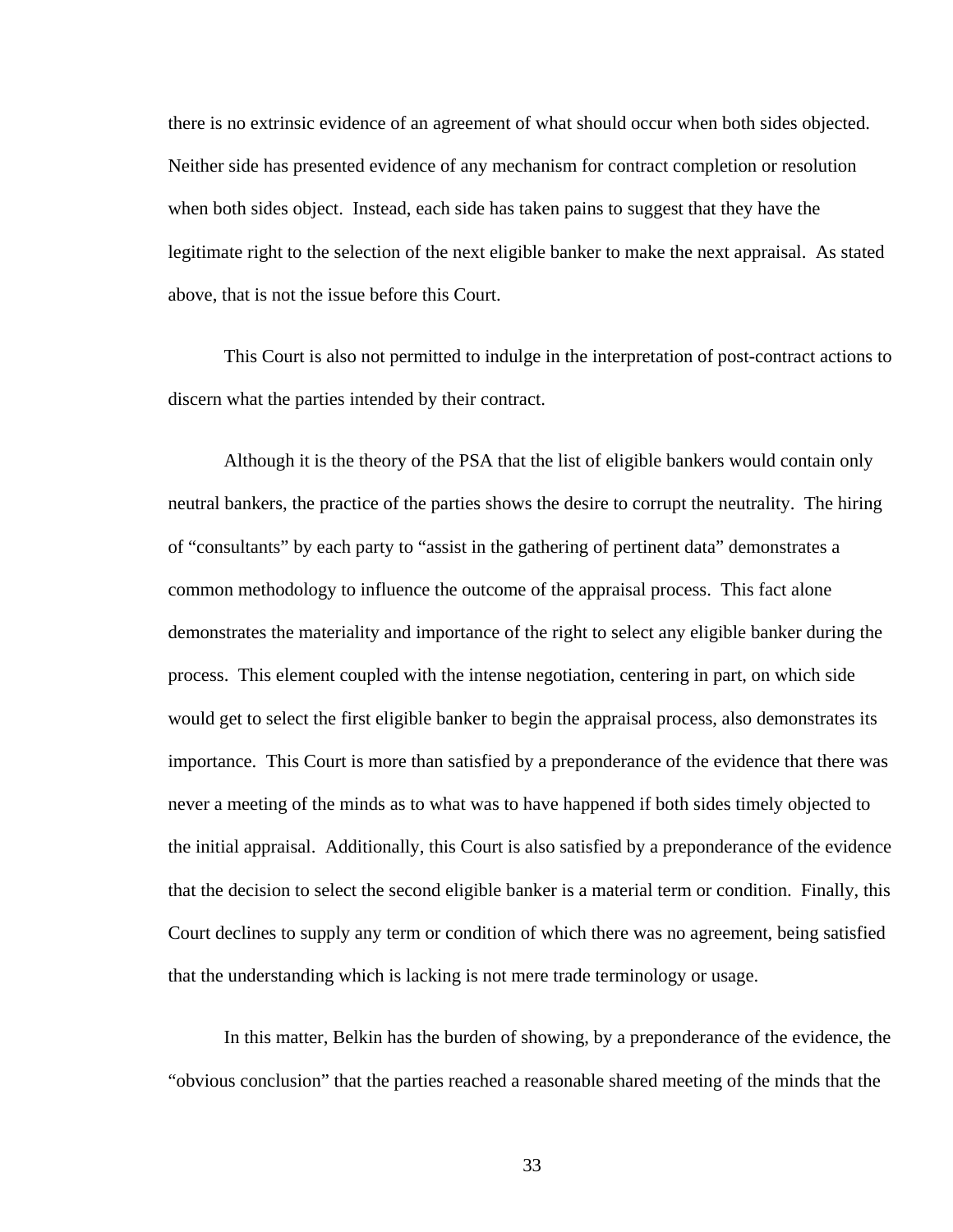PSA required a race. *Comrie*, 837 A.2d at 13; *United Rentals*, 937 A.2d at 835. Belkin has failed to meet its burden of proof that there is an enforceable agreement and that this Court should impose terms of settlement on the payment for the assets as called for by the agreement. Under Delaware law, Belkin was required to prove specific conduct that is direct and clear as to leave no doubt of the intent of the parties.

Belkin relies, in part, on the post-contract actions and statements of the parties to attempt to demonstrate its view that it was permitted to select the second eligible banker and that HTPA was late in its objection to the first appraisal, and therefore had no right to make the selection. Belkin relies on Delaware precedent in this regard, citing *Artesian Water Co. v. Delaware Dep't of Highways and Transp*., 330 A.2d 441, 443 (Del. 1974). In *Artesian*, the dispute arose over the extent of the use of certain franchise rights that permitted the plaintiff to install water piping along a state road. When the State of Delaware realigned the right-of-way, the parties fell into a dispute over how much of the state's property was subject to use as a basis to determine cost of relocation of the water pipes. If the piping was covered by the franchise agreement, Artesian, as the franchise holder, would be liable for relocation. The trial court found that only 5% of the original area was in use and awarded relocation costs to Artesian in proportion to the amount of use. On appeal by the State of Delaware, the appellate court reversed citing the fact that Artesian continued to pay the whole franchise fee even after it no longer used the entire property. Relying on this post-contract conduct, the appellate court reasoned that Artesian considered itself the user of the entire property and not just 5%. The difficulty with Belkin's reliance on *Artesian* is that there is no post-contract statement or action that shows HTPA's intentions. Instead, Belkin points to comments by Michael Gearon, Sr., a non-party, regarding the need to race to object. This is hardly the kind of clear evidence of consistent post-contract conduct required to bind a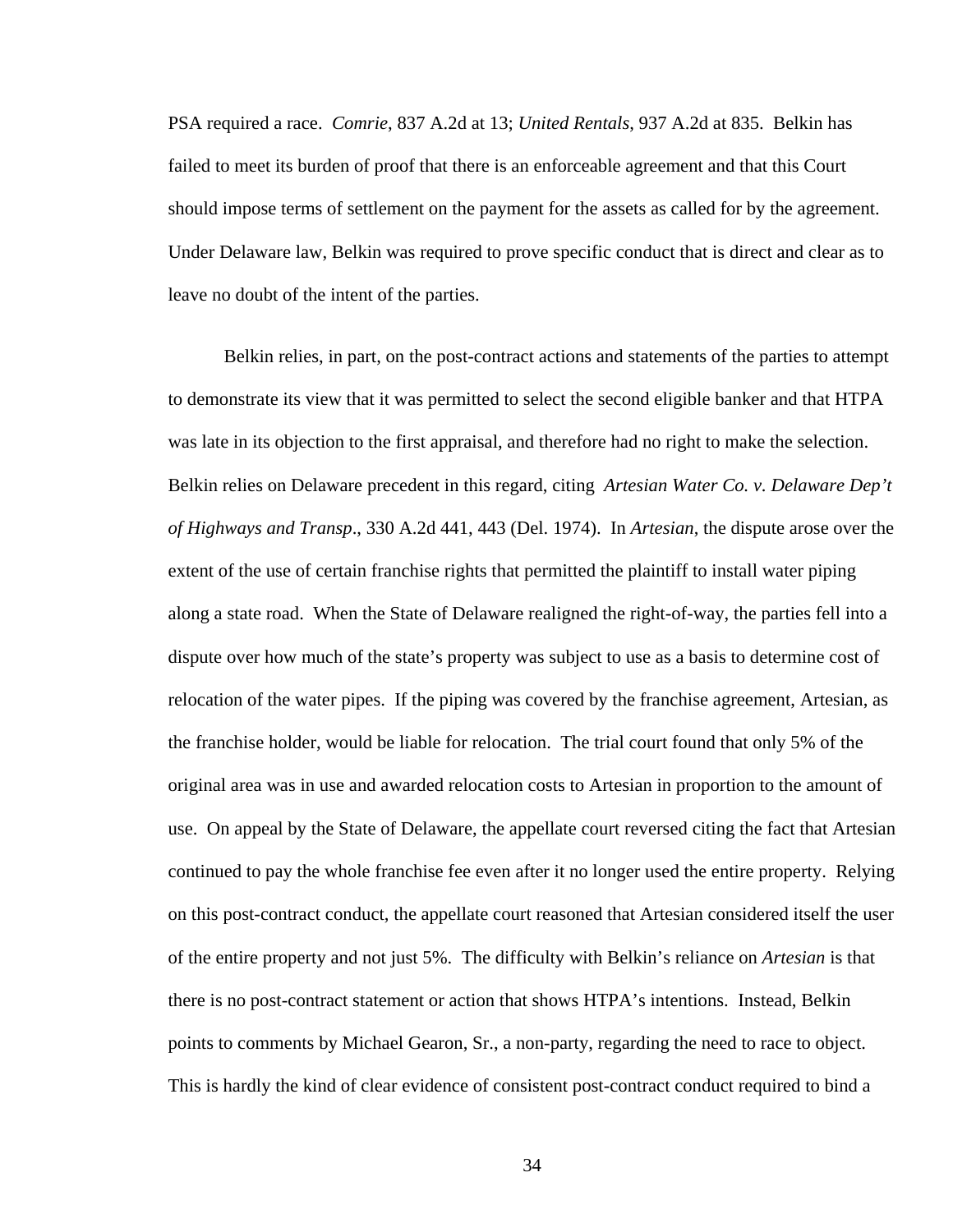party under Delaware law. Other citations presented by the Plaintiff are not on point, or are not persuasive. See *Wilgus v. Salt Pond Investment Co. et. al*., 498 A.2d 151, 157 (Del. Ch. 1985); *Radio Corporation of America v. Philadelphia Storage Battery, Inc*., 6 A.2d 329, 340 (Del. Ch. 1939), "any interpretation of the contract may be gleaned from the actions of the parties before any dispute has arisen between the parties." Likewise, Belkin chooses to give the "five business day" window in PSA §1.2(d) a very narrow interpretation. Instead of considering the period a time for objection, Belkin suggests it is a deadline for the first appraisal to become final and operative unless there was an objection. There is nothing beside this bald assertion to support the Belkin position which this Court finds to be a contorted interpretation.

In order to unravel this resulting Gordian Knot, there is little that a court can do. Unlike Alexander the Great,  $^{18}$  courts are not free to slash through the legal entanglement and impose a solution. To do so would undoubtedly prefer one party over the other. This is true notwithstanding the finding of Belkin's apparent "advantage" in the race to object and Belkin's employment of an appraiser under the wrong terms and conditions. Delaware law does permit the courts to imply missing terms, but only when they are necessary to honor the parties' reasonable expectations. *Cincinnati SMSA Ltd. P'ship v. Cincinnati Bell Cellular Sys. Co.*, 708 A.2d 989, 992 (Del. 1998). Belkin views this contract construction technique in the negative and asserts this Court is not free to supply key language to the objection language, which would then operate to exclude HTPA's second and later in time objection. Simply put, such construction, or omission of construction of this contract is not warranted. Belkin desires this Court to not supply

<sup>&</sup>lt;sup>18</sup> In 333 B.C.E., Alexander the Great led his fellow Macedonians and other fellow Greeks in the conquest of the Persian Empire. Upon entering Phrygia, a satrap of the Persian Empire, Alexander reputedly tried to unbind a complex knot on an ox cart. Seers claimed that whoever succeeded in the untangling the knot would go on to become king of Asia. Apparently in frustration at not being able to locate the loose ends of the knot in order to untie it, Alexander drew his sword and slashed the knot through, thereby solving the problem. This "Alexandrian solution" is now a metaphor for a dire result to an intractable problem.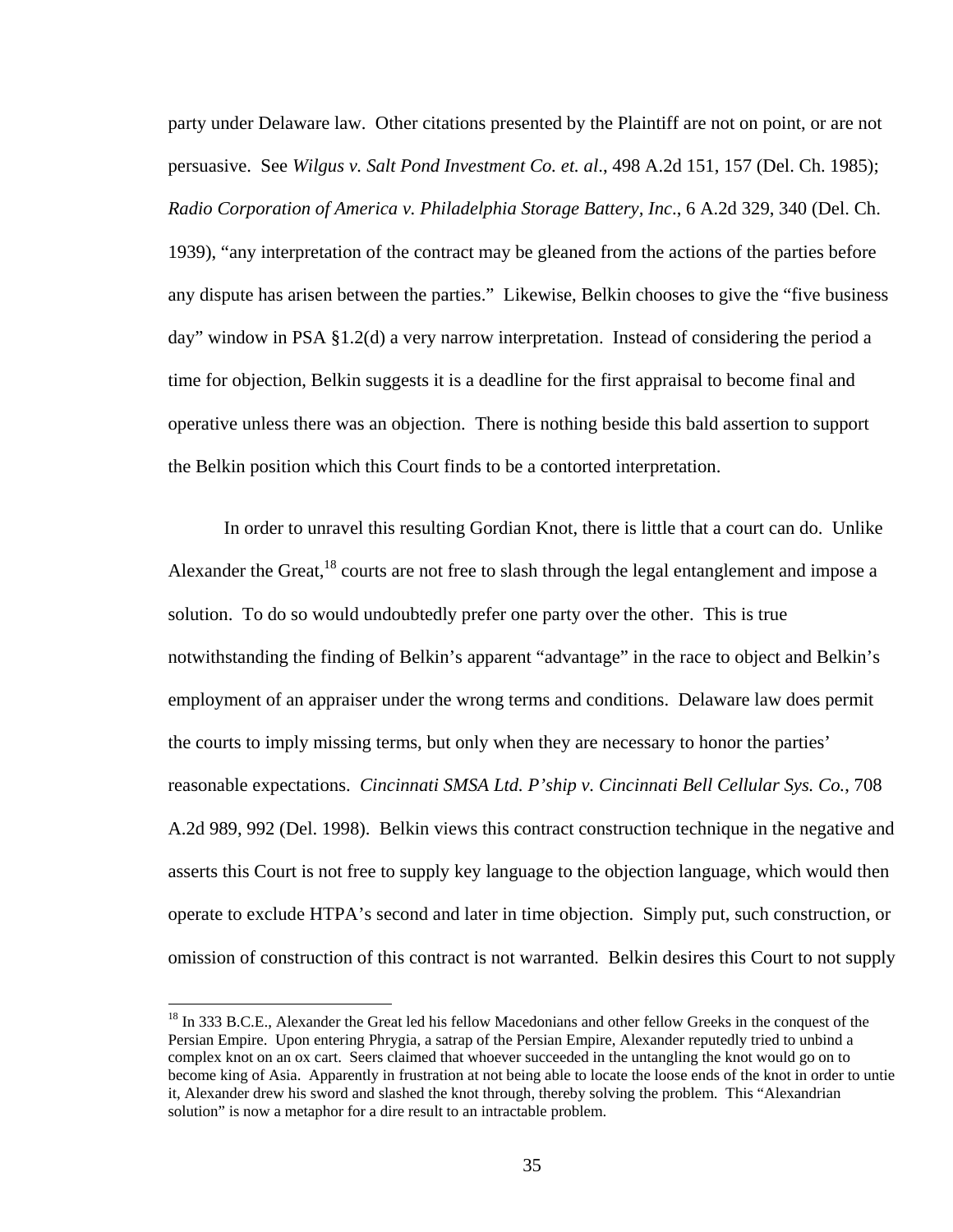a term and then argues that the lack of the term not supplied supports an interpretation by implication. There was no expectation of the parties to be bound by the Belkin view expressed in its brief, but found no where else in the evidence. Resort to supplying a term, or inferences drawn from not supplying it is not decisive, or even correct.

### *The Implied Covenant of Good Faith and Fair Dealings*

 Belkin asserts that HTPA has reneged on its promise to establish valuation and that its actions constitute a violation of contracting in good faith, or in dealing with your opposite contracting party fairly. To put it another way, a party, under Delaware law, may not act in such a fashion so as to defeat it own agreement. The specific act(s) complained of by Belkin is the failure of HTPA to honor the appraisal of J.P. Morgan, the selection of Belkin after Belkin was the first to object. In this, Belkin's premise is faulty. HTPA never agreed, under the circumstances within the facts of this case, that Belkin had the right to pick J.P. Morgan. Given the failure of a meeting of the minds on what to do with the contracting process if both parties objected, HTPA can hardly be faulted for objecting to the unilateral banker selection, especially when it believed it had the right to be making the selection itself. This Court need not examine whether either party acted in bad faith because of the failure of the meeting of the minds and the determination that a "race to object," did not exist, but it is clear from the evidence that Belkin had advance knowledge of Citigroup's appraisal and when it was to be made known to the parties.

## *What Now?*

 Given the failure of the parties to have a meeting of the minds if both objected to the first appraisal as they did, the contract becomes unenforceable by the courts. As mentioned above, this Court does not need to reach whether there was a duty of good faith and fair dealing so as to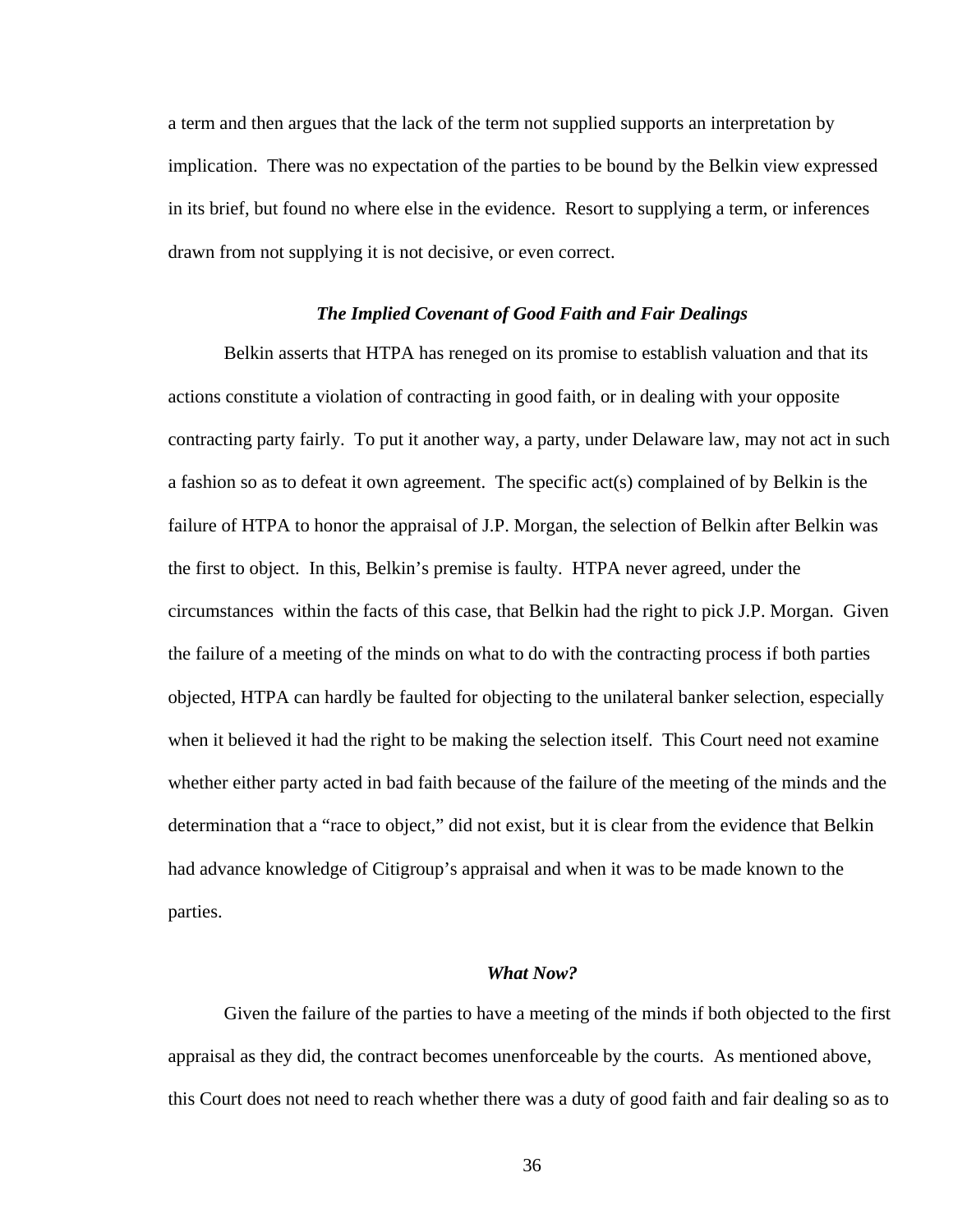give rise to a rescission of the contract because of any purported breach, or because of the "domination" of the appraisal process, or the invalidity of the appraisals. Consequently, this Court finds that the conditions precedent to the payment of purchase price have not been determined and the default provision of the PSA does not become operative.

 It will be for the parties to determine what is in their best interests and not for the courts to do more. This Court views the parties to be operating under the terms of the Operating Agreement which provides a solution for the inability of the parties to work harmoniously together. Whether the Draconian solution of the Operating Agreement, under such circumstances, is invoked requires close consideration of whether to reopen negotiation for a buyout of the Belkin interest by HTPA. If such were to be the case, the parties would be well served if they were to reach an agreed buyout price on their own without relying on investment bankers to make such a vital decision for them. Much of what has become a stumbling block in this case would be avoided had this been the procedure originally adopted. This Court acknowledges that it would take hard bargaining to reach an accommodation, but surely it would be preferable to leaving the important decision of "how much" to third parties.

## *Declaration of the Rights of the Parties*

 In accordance with the foregoing findings of facts and conclusions of law, this Court declares the following rights of the parties:

- 1. The PSA is void and unenforceable for the want of material terms;
- 2. Belkin is an objecting party to the first appraisal pursuant to PSA § 1.2(e);
- 3. HTPA is an objecting party to the first appraisal pursuant to PSA § 1.2(e);